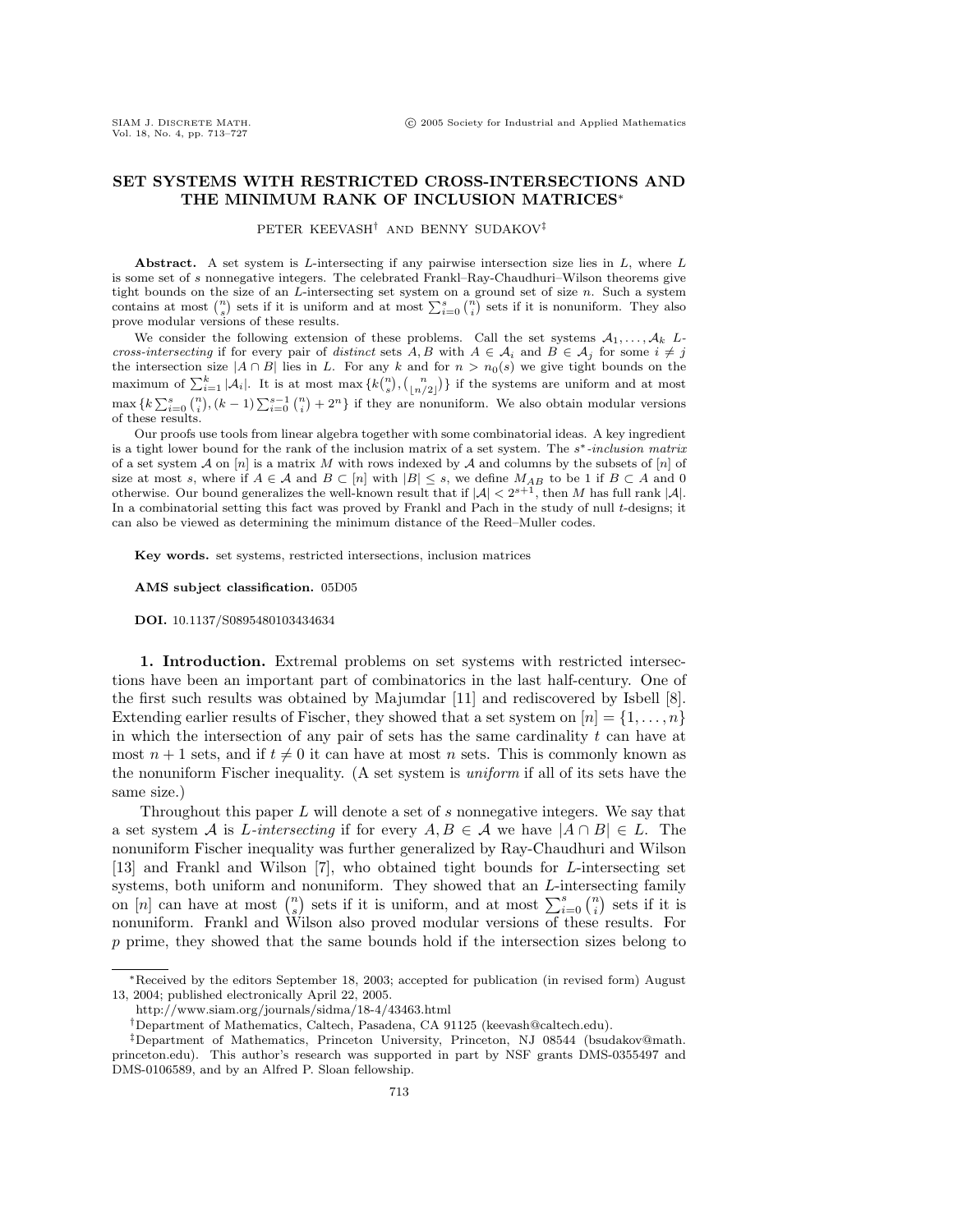L mod p and the sizes of the sets in  $\mathcal A$  do not belong to L mod p. For an excellent account of this subject and its applications we refer the reader to [2].

In this paper, we consider the following extension of these problems. Call the set systems  $A_1, \ldots, A_k$  L-cross-intersecting if for every pair of distinct sets A, B with  $A \in \mathcal{A}_i$  and  $B \in \mathcal{A}_j$  for some  $i \neq j$  we have  $|A \cap B| \in L$ . We consider the problem of finding L-cross-intersecting systems with total size as large as possible, for each k. This can be thought of as a multicolored version of the Frankl–Ray-Chaudhuri– Wilson theorem in the following sense. We can reformulate the property of being L-intersecting as a forbidden configuration condition: we forbid any pair of sets with intersection size not lying in  $L$ . Now suppose we are given a list of set systems  $\mathcal{A}_1,\ldots,\mathcal{A}_k$ , which we think of as colors. We call another set system  $\mathcal F$  multicolored if for each  $F \in \mathcal{F}$  we can choose a color  $\mathcal{A}_i$  containing F in such a way that each  $F \in \mathcal{F}$  gets a different color. Suppose we have an integer k and some forbidden configurations  $\{\mathcal{F}_{\gamma} : \gamma \in \Gamma\}$ . The multicolored extremal problem is to choose k colors  $A_1,\ldots,A_k$  with total size  $|A_1|+\cdots+|A_k|$  as large as possible subject to containing no multicolored forbidden configuration  $\mathcal{F}_{\gamma}$ . The L-intersection problem has as forbidden configurations all pairs of sets with intersection sizes not belonging to L. The multicolored version of this is clearly equivalent to the L-cross-intersection problem defined above.

We refer the reader to [9] and [4] for recent results on other multicolored extremal problems and to [14] and [6] for other results on cross-intersecting families.

There are two natural examples of large L-cross-intersecting systems that are uniform. One is to take all of the  $A_i$  equal to some fixed maximum uniform Lintersecting set system, which in the case  $L = \{0, 1, \ldots, s - 1\}$  can have as many as  $\binom{n}{s}$  sets. Another is to take one  $\mathcal{A}_i$  to be as large as possible, i.e., of size  $\binom{n}{\lfloor n/2 \rfloor}$ , and then all the other set systems have to be empty. The following theorem shows that one of these constructions is always optimal.

THEOREM 1.1. Let L be a set of s nonnegative integers,  $n > 100s^2 \log(s + 1)$ , and let  $A_1, \ldots, A_k$  be uniform set systems on [n] that are L-cross-intersecting. Then

$$
\sum_{i=1}^k |\mathcal{A}_i| \le \max\left\{k\binom{n}{s}, \binom{n}{\lfloor n/2 \rfloor}\right\}.
$$

We get a similar picture in the nonuniform case. Again we have the example where all of the  $A_i$  are equal to some fixed maximum L-intersecting set system, which can have as many as  $\sum_{i=0}^{s} {n \choose i}$  sets when  $L = \{0, 1, \ldots, s-1\}$ . Alternatively, if we take one  $A_i$  to be as large as possible, i.e., to contain all  $2^n$  subsets of [n], then the other  $A_i$  can contain only sets whose sizes belong to L (and are also L-cross-intersecting). In the case  $L = \{0, 1, \ldots, s-1\}$  we could take one  $\mathcal{A}_i$  to contain all sets and take all the other set systems to consist of the subsets of size at most  $s - 1$ . Again we prove that one of these two possibilities is optimal.

THEOREM 1.2. Let L be a set of s nonnegative integers,  $n > 100s^2 \log s$ , and let  $A_1, \ldots, A_k$  be set systems on [n] that are L-cross-intersecting. Then

$$
\sum_{i=1}^{k} |\mathcal{A}_i| \le \max\left\{ k \sum_{i=0}^{s} {n \choose i}, (k-1) \sum_{i=0}^{s-1} {n \choose i} + 2^n \right\}.
$$

One can ask similar questions in a modular setting. For a prime  $p$ , we say that a set system  $A$  is L-intersecting mod  $p$  if the sizes of all pairwise intersections of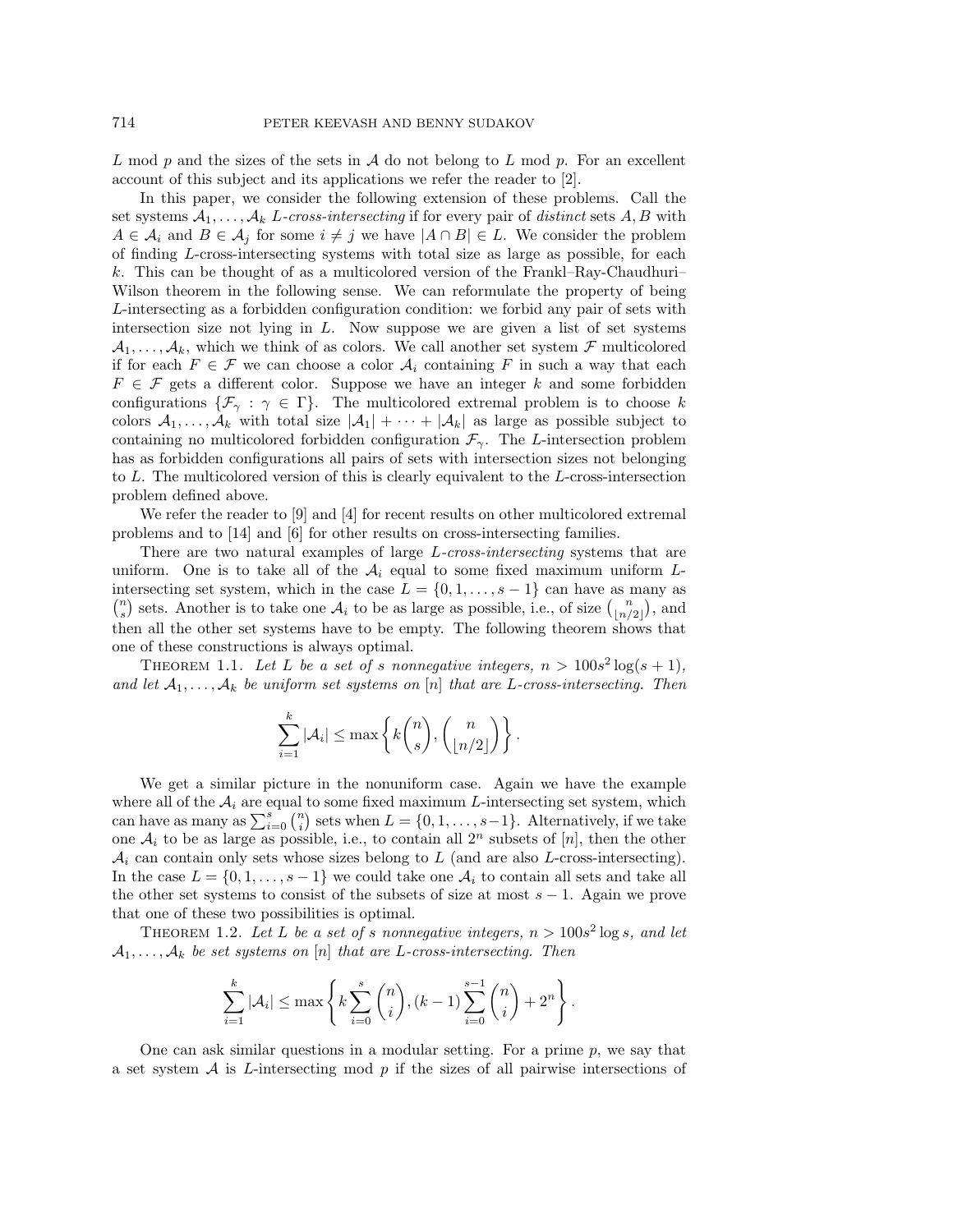sets belong to  $L$  mod  $p$ . We define  $L$ -cross-intersecting mod  $p$  in a similar fashion. The uniform modular Frankl–Ray-Chaudhuri–Wilson theorem states that if  $A$  is an r-uniform set system that is L-intersecting mod p and  $r \notin L$  mod p, then  $|A| \leq {n \choose s}$ . The nonuniform modular version is that if  $A$  is  $L$ -intersecting mod  $p$  and no set in A has size belonging to L mod p, then  $|A| \leq \sum_{i=0}^{s} {n \choose i}$ . We can show the following cross-intersecting versions of these results.

THEOREM 1.3. Suppose p is prime, L is a set of  $s < p$  residues modulo p, and  $A_1, \ldots, A_k$  are set systems on [n] that are L-cross-intersecting mod p such that every set  $A \in \bigcup_{i=1}^k \mathcal{A}_i$  has  $|A| = r$  for some  $r \notin L \mod p$ . Let m be chosen so that  $m \notin L \mod p$  and  $|n/2 - m|$  is as small as possible. Then for  $n > n(s)$  sufficiently large

$$
\sum_{i=1}^k |\mathcal{A}_i| \le \max\left\{k\binom{n}{s}, \binom{n}{m}\right\}.
$$

THEOREM 1.4. Suppose p is prime, L is a set of  $s < p$  residues modulo p, and  $A_1, \ldots, A_k$  are set systems on [n] that are L-cross-intersecting mod p such that every set  $A \in \bigcup_{i=1}^k \mathcal{A}_i$  has  $|A| \notin L \text{ mod } p$ . Then for  $n > n(s)$  sufficiently large

$$
\sum_{i=1}^k |\mathcal{A}_i| \leq \max\left\{k \sum_{i=0}^s \binom{n}{i}, \sum_{i \notin L \bmod p} \binom{n}{i}\right\}.
$$

Our proofs use two tools from linear algebra that are often useful in problems concerning set systems with restricted intersections: the original inclusion matrix method of Ray-Chaudhuri and Wilson [13] and the polynomial method as used by Alon, Babai, and Suzuki [1]. The s<sup>\*</sup>-inclusion matrix of a set system A on [n] is a matrix M with rows indexed by  $A$  and columns by the subsets of  $[n]$  of size at most s, where if  $A \in \mathcal{A}$  and  $B \subset [n]$  with  $|B| \leq s$ , we define  $M_{AB}$  to be 1 if  $B \subset A$  and 0 otherwise. A key ingredient of our proofs is a tight lower bound on the rank of  $M$ , which is interesting in its own right.

For  $s \in \mathbb{N}_0 = \mathbb{N} \cup \{0\}$ , we define functions  $f_s : \mathbb{N}_0 \to \mathbb{N}_0$  as follows. For any s we let  $f_s(0) = 0$ . For any  $a > 0$  we let  $f_0(a) = 1$ . Given  $s, a > 0$ , write  $a = 2^t + c$ , where  $0 \leq c < 2^t$ . We define  $f_s(a) = \sum_{i=0}^s \binom{t}{i} + f_{s-1}(c)$ . (Here we let  $\binom{t}{i}$  be equal to  $\frac{t(t-1)\cdots(t-i+1)}{i!}$  for  $t \geq i \geq 1$ ; for  $t \geq 0$  we let  $\binom{t}{0} = 1$  and for other values of t and i we set  $\binom{t}{i} = 0$ .) The following theorem shows that these functions give a tight lower bound for the rank of the s∗-inclusion matrix over any field.

THEOREM 1.5. If  $|\mathcal{A}| = a$  and M is the s<sup>\*</sup>-inclusion matrix of A, then rank(M)  $\geq$  $f_s(a)$ . Furthermore, there is a set system A for which rank $(M) = f_s(a)$ .

We say that a set system  $A$  is  $s^*$ -independent if the rows of its  $s^*$ -inclusion matrix are linearly independent. It is well known (see, e.g., [2]) that if  $|\mathcal{A}| < 2^{s+1}$ , then A is s∗-independent. In a combinatorial setting this fact was proved by Frankl and Pach [5] in the study of null t-designs; it can also be viewed as determining the minimum distance of the Reed–Muller codes (see [10] for background information on codes). One can deduce this statement immediately from the above theorem together with the observation that  $f_s(a) = a$  for  $a < 2^{s+1}$ . This observation can be proved by induction as follows. As before, write  $a = 2^t + c$ , where  $0 \leq c < 2^t$ . Since  $t \leq s$ , we have  $\sum_{i=0}^{s} {t \choose i} = 2^t$ . Then as  $c < 2^s$  we have  $f_{s-1}(c) = c$  (by induction), and so  $f_s(a)=2^t + c = a$ , as required.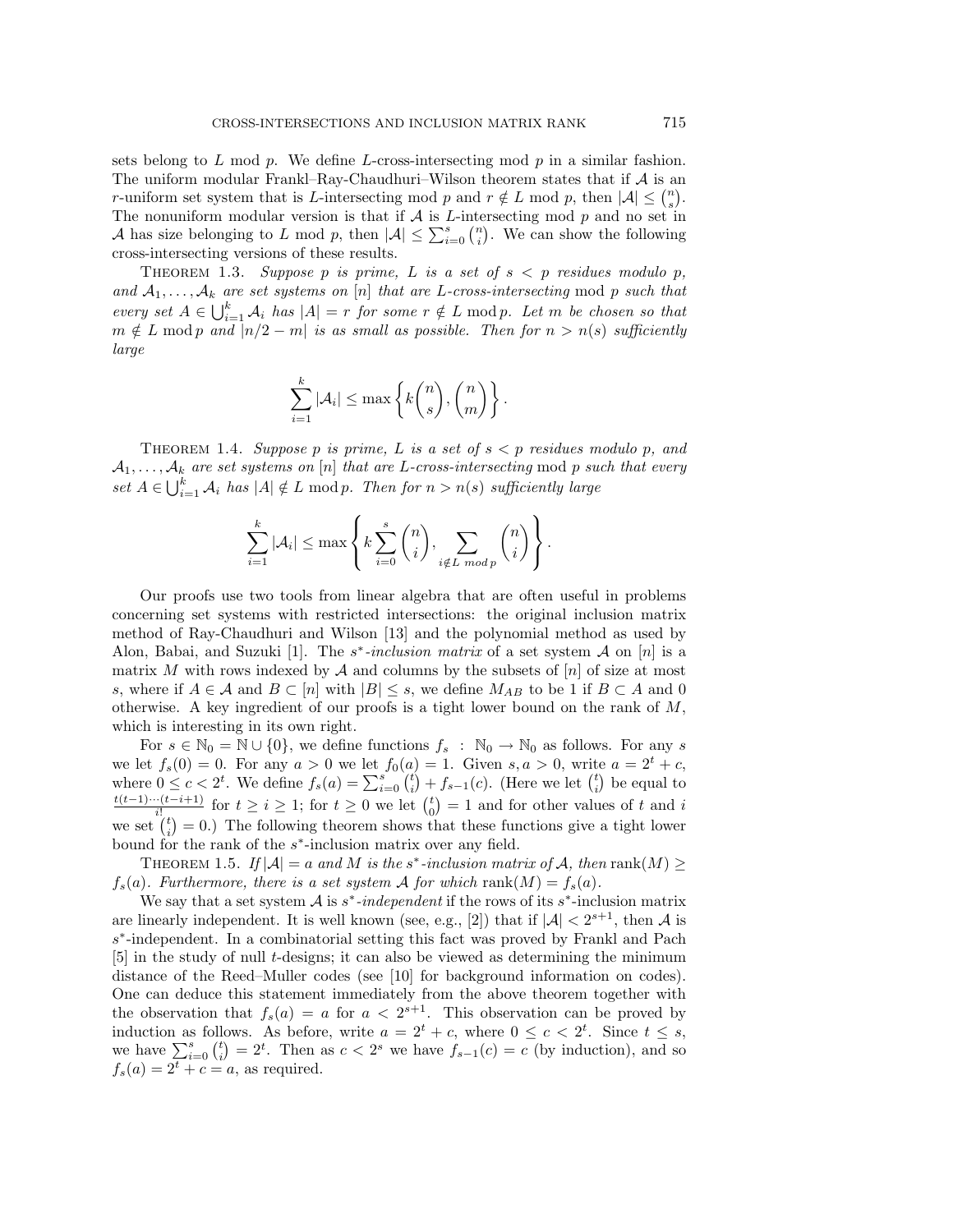The rest of this paper is organized as follows. In the next section we prove crossintersecting versions of the oddtown theorem and the nonuniform Fischer inequality. These are special cases of our main theorems, but have the advantage that we can prove them for all n. We set up the linear algebra machinery in section 3 and prove Theorem 1.5. Section 4 contains the proofs of Theorems 1.1 and 1.2. In section 5 we sketch how the proofs may be adapted to give the modular Theorems 1.3 and 1.4. The final section contains some concluding remarks.

We use the following notation throughout the paper. Write  $[n] = \{1, \ldots, n\}$ . The subsets of  $[n]$  of size s are denoted by  $[n]^{(s)}$ , and those of size at most s are denoted by  $[n]^{(\leq s)}$ .

**2. Warm-up.** In this section we will prove a couple of special cases of our main results, both for illustrative purposes and because in these cases we do not need to impose the condition that  $n$  has to be sufficiently large. We recall the oddtown theorem of Berlekamp [3] (see also [2]), which is a special case of the modular Frankl– Ray-Chaudhuri–Wilson theorem. It states that if we have a collection of odd subsets of [n] such that every pairwise intersection has even size, then we can have at most n sets in total. Equality can be achieved by the collection of all singleton sets, for example. We will prove the following cross-intersecting version.

THEOREM 2.1. Suppose  $A_1, \ldots, A_k$  are set systems on [n] each consisting of odd sets so that every pair of distinct sets  $A, B$  with  $A \in \mathcal{A}_i$  and  $B \in \mathcal{A}_j$  for some  $i \neq j$ has intersection of even size. Then  $\sum_{i=1}^{k} |\mathcal{A}_i| \leq \max\{kn, 2^{n-1}\}.$ 

*Proof.* Let A be the subsets of [n] that belong to at least two of the  $A_i$  and let B be those sets that belong to exactly one of the  $A_i$ . Then for any  $A \in \mathcal{A}$  and  $B \in \mathcal{A} \cup \mathcal{B}$  with  $A \neq B$  we have  $|A \cap B|$  even. We use boldface letters to indicate the incidence vectors in  $\mathbb{F}_2^n$  corresponding to subsets of [n]; i.e., if  $A \subset [n]$ , then **A** denotes the vector whose ith coordinate is 1 if  $i \in A$  and 0 otherwise. Let 1 denote the vector with all coordinates equal to 1. Any  $A \in \mathcal{A} \cup \mathcal{B}$  has odd size, i.e.,  $\mathbf{A} \cdot \mathbf{A} = 1$ , and for any  $A \in \mathcal{A}$  and  $B \in \mathcal{A} \cup \mathcal{B}$  with  $A \neq B$  we have  $\mathbf{A} \cdot \mathbf{B} = 0$ . The sets in A are linearly independent as vectors, for if  $\sum_{A \in \mathcal{A}} c_A \mathbf{A} = 0$ , then taking the inner product with **A** for any  $A \in \mathcal{A}$ , we get  $c_A = 0$ . (In particular  $|\mathcal{A}| \leq n$ .) The sets in  $\beta$  therefore satisfy  $|\mathcal{A}|$  independent homogeneous linear constraints of the form  $\mathbf{A} \cdot \mathbf{B} = 0$ , as well as the inhomogeneous constraint  $\mathbf{1} \cdot \mathbf{B} = 1$  (because they have odd size). If  $|A| = n$ , then these constraints are inconsistent. Then B is empty and we have  $\sum_{i=1}^{k} |\mathcal{A}_i| \leq k|\mathcal{A}| \leq kn$ , so we are done. Otherwise the sets in B belong to an affine subspace of dimension  $n - |\mathcal{A}| - 1$ , so  $|\mathcal{B}| \leq 2^{n-|\mathcal{A}|-1}$  and then  $\sum_{i=1}^k |\mathcal{A}_i| \leq k|\mathcal{A}| + 2^{n-|\mathcal{A}|-1}$ . It is easy to see that  $k|\mathcal{A}| + 2^{n-|\mathcal{A}|-1}$  is a convex function of  $|\mathcal{A}|$  (e.g., by differentiating twice), so as  $0 \leq |\mathcal{A}| \leq n-1$ , it is maximized at either  $|\mathcal{A}| = 0$  or  $|\mathcal{A}| = n - 1$ . Either way we have  $\sum_{i=1}^{k} |\mathcal{A}_i| \le \max\{kn, 2^{n-1}\}\$ , as required.  $\Box$ 

It is clear from the proof that equality can occur only when either  $\mathcal A$  or  $\mathcal B$  is empty. In the first case every odd set appears in exactly one  $A_i$ . In fact, one of the  $\mathcal{A}_i$  contains all the odd sets, and the other  $\mathcal{A}_j$  are empty (assuming that  $n \geq 3$ ). To see this, note that the graph on the odd sets defined by joining sets with odd intersection is connected, so if there are two of the  $A_j$  that are nonempty, we would find an edge of the graph going from one to the other, which is impossible. In the second case  $A$  must be a system of  $n$  odd sets with all pairwise intersections of even size, and  $A_1 = \cdots = A_k = A$ .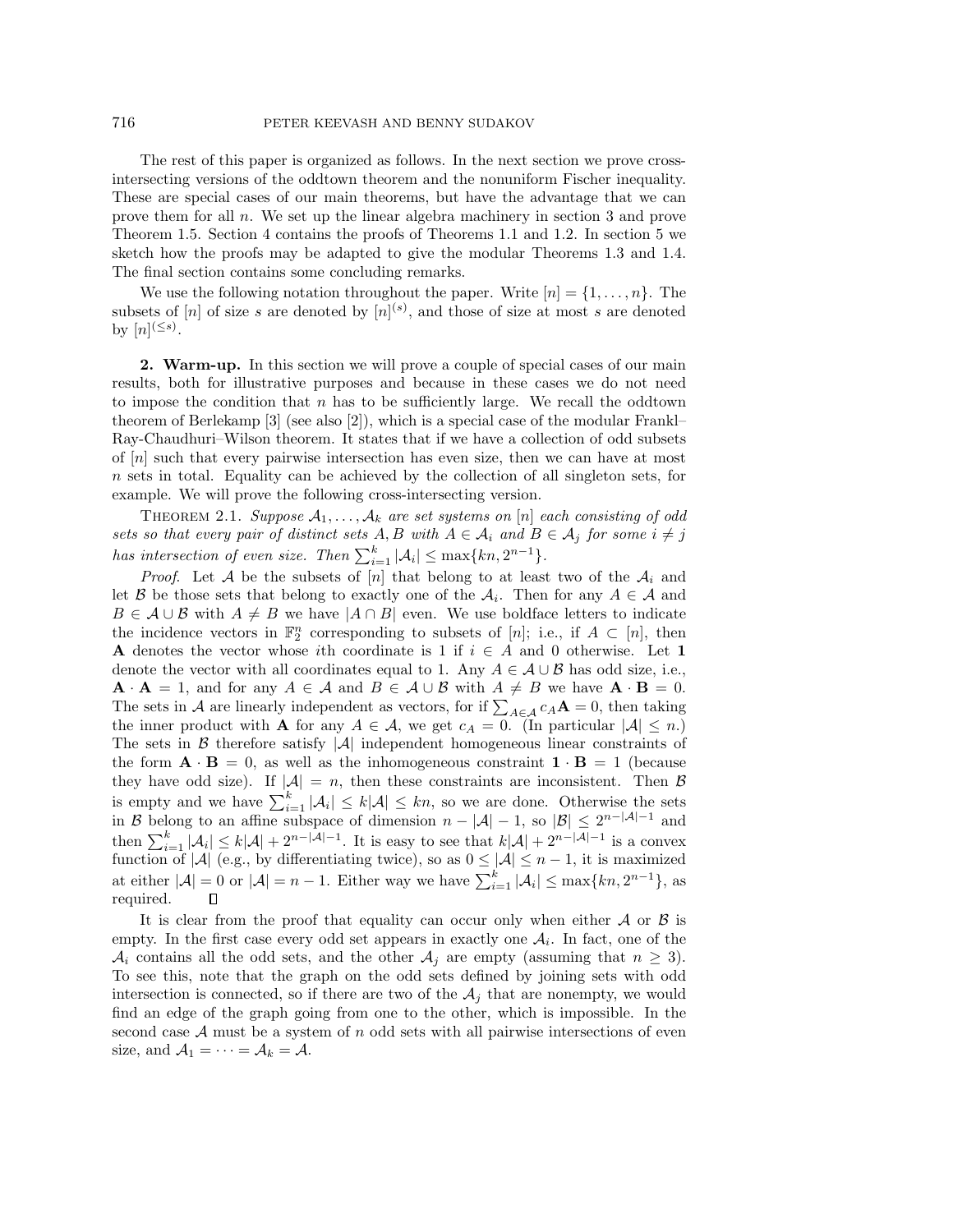We will also prove the following cross-intersecting version of the nonuniform Fischer inequality.

THEOREM 2.2. Suppose  $A_1, \ldots, A_k$  are set systems on [n] and there is some t so that for every pair of distinct sets  $A, B$  with  $A \in \mathcal{A}_i$  and  $B \in \mathcal{A}_j$  for some  $i \neq j$ , we have  $|A \cap B| = t$ . Then  $\sum_{i=1}^{k} |\mathcal{A}_i| \le \max\{k(n+1), k-1+2^n\}$ . Moreover, if  $t \ne 0$ , then we have  $\sum_{i=1}^{k} |\mathcal{A}_i| \leq \max\{kn, 2^n\}.$ 

*Proof.* Let A be the subsets of [n] that belong to at least two of the  $A_i$  and let B be those sets that belong to exactly one of the  $A_i$ . Then for any  $A \in \mathcal{A}$  and  $B \in \mathcal{A} \cup \mathcal{B}$ with  $A \neq B$  we have  $|A \cap B| = t$ .

We first consider the case when there is no set in  $A$  of size t. As in the previous proof we use boldface to denote incidence vectors of sets, which we now think of as belonging to  $\mathbb{R}^n$ . One can show that the vectors  $\{A : A \in \mathcal{A}\}\$ are linearly independent. (This follows from the proof of the nonuniform Fischer inequality given in [2], which we briefly sketch. Let M be the matrix with rows equal to the vectors  $\{A : A \in \mathcal{A}\}\$ . Then  $MM^T$  is the |A| by |A| intersection matrix, which has each off-diagonal entry equal to t and each diagonal entry larger than  $t$ . It is not hard to show that any such matrix is nonsingular, and therefore M has rank  $|\mathcal{A}|$ , as required.) It also follows that  $|\mathcal{A}| \leq n$ .

Now for each  $A \in \mathcal{A}$  we consider the linear form  $f_A(x) = \mathbf{A} \cdot x - t$  in the variables  $x = (x_1, \ldots, x_n)$ . Then  $f_A$  vanishes on all the incidence vectors of members of  $A \cup B$ , except **A** itself. Since the incidence vectors of sets  $B \in \mathcal{B}$  satisfy |A| independent constraints  $f_A(\mathbf{B}) = 0$ , they lie in the intersection of an affine space of dimension  $n - |\mathcal{A}|$  with the cube  $\{0, 1\}^n$ . It follows that  $|\mathcal{B}| \leq 2^{n-|\mathcal{A}|}$ . To see this, pick any  $B_0 \in \mathcal{B}$  and consider the vectors  ${\bf \{B - B_0 \bmod 2 : B \in \mathcal{B}\}\text{ in } \mathbb{F}_2^n}$ . If there are more than  $2^{n-|\mathcal{A}|}$  such vectors, then they span an  $\mathbb{F}_2$ -vector space of dimension at least  $n-|\mathcal{A}|+1$ . It follows that the real vectors  $\{B - B_0 : B \in \mathcal{B}\}\$  span a real vector space of dimension at least  $n - |\mathcal{A}| + 1$  and satisfy  $|\mathcal{A}|$  independent constraints, which is impossible. Therefore  $\sum_{i=1}^k |\mathcal{A}_i| \leq k|\mathcal{A}| + 2^{n-|\mathcal{A}|} \leq \max\{kn, 2^n\}$  by convexity. This proves both parts of the theorem under the assumption that there is no set in A of size t.

Now suppose there is some  $A_0 \in \mathcal{A}$  with  $|A_0| = t$ . Then all sets in  $\mathcal{A} \cup \mathcal{B}$  contain A<sub>0</sub>. Repeating the above argument, we see that the vectors  $\{A : A \in \mathcal{A} \setminus A_0\}$  are linearly independent, so  $|\mathcal{A}\setminus A_0| \leq n$  and  $|\mathcal{B}| \leq 2^{n-|\mathcal{A}\setminus A_0|}$ . If  $|\mathcal{A}\setminus A_0| = n$ , then B must be empty. For if there is  $B \in \mathcal{B}$ , then  $A \cup B$  contains  $n + 2$  sets with  $\sum_{i=1}^{k} |\mathcal{A}_i| \leq k|\mathcal{A}| \leq k(n+1)$ . In the case  $\mathcal{A} = \{A_0\}$  we have  $|\mathcal{B}| \leq 2^n - 1$  (since all pairwise intersections having size  $t$ , which is impossible. In this case we have  $A_0 \notin \mathcal{B}$ ) so  $\sum_{i=1}^k |\mathcal{A}_i| \leq k|\mathcal{A}| + |\mathcal{B}| \leq k+2^n-1$ . Otherwise we have  $2 \leq |\mathcal{A}| \leq n$  and

$$
\sum_{i=1}^{k} |\mathcal{A}_i| \le k|\mathcal{A}| + 2^{n-|\mathcal{A}|+1} \le \max\{2k + 2^{n-1}, kn + 2\}
$$

by convexity. Now  $kn + 2 \leq k(n + 1)$  for  $k \geq 2$ , and if  $2k + 2^{n-1} > k(n + 1)$ , we have  $k < 2^{n-1}/(n-1)$ , so  $(k-1+2^n) - (2k+2^{n-1}) = 2^{n-1} - (k+1) \ge 0$ . (We are ignoring the case  $n = 1$ , for which the theorem is trivially true.) We deduce that  $\sum_{i=1}^{k} |\mathcal{A}_i| \leq \max\{k(n+1), k-1+2^n\}$ , which is the first part of the theorem.

To get the improvement when  $t \neq 0$ , consider the set systems  $\mathcal{A}'_i = \{A \setminus A_0 : A \in$  $\mathcal{A}_i$ . These are defined on a set of size  $n-t$ , and for every pair of distinct sets  $A, B$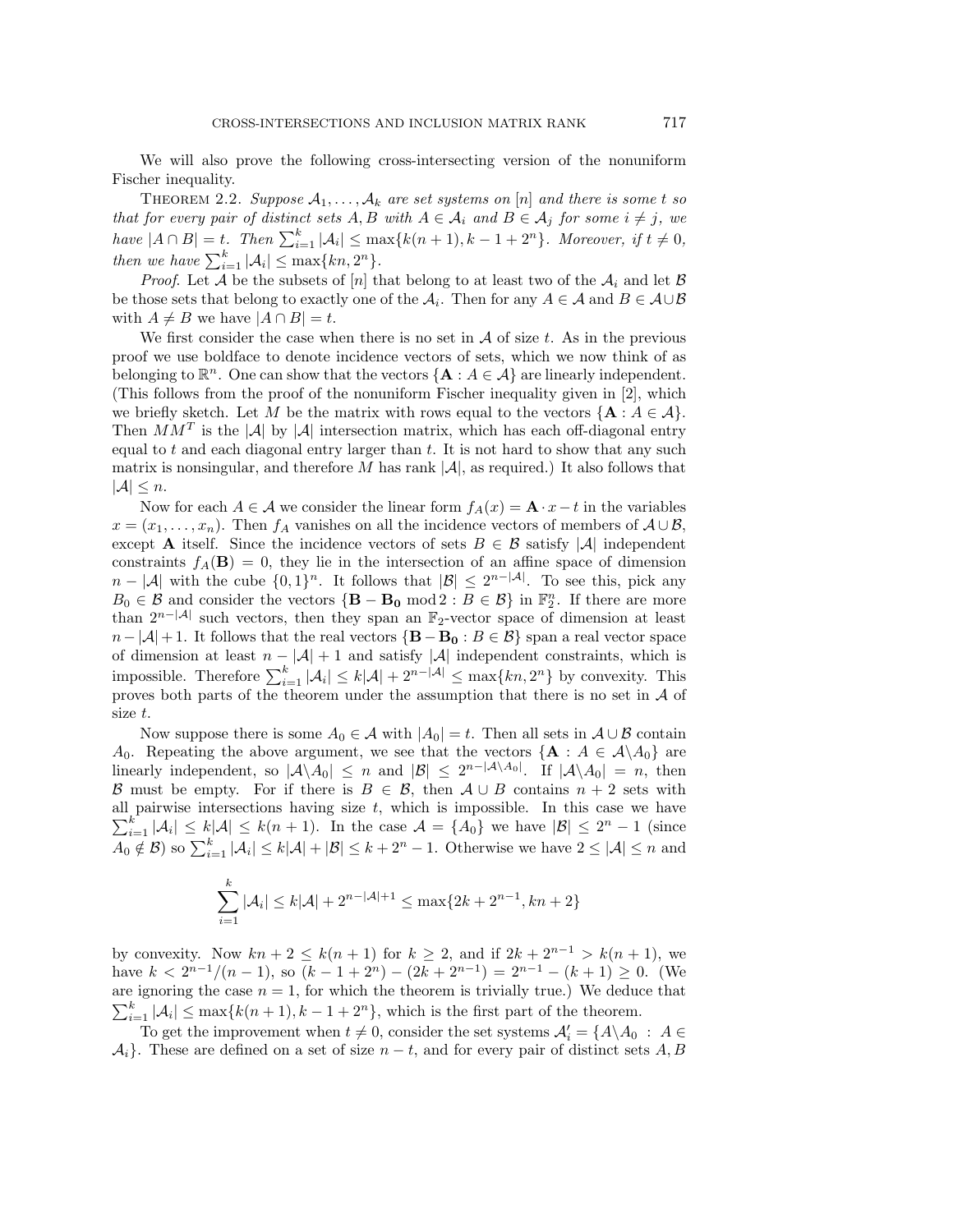with  $A \in \mathcal{A}'_i$  and  $B \in \mathcal{A}'_j$  for some  $i \neq j$  we have  $|A \cap B| = 0$ . By the first part of the theorem we have

$$
\sum_{i=1}^{k} |\mathcal{A}_i| = \sum_{i=1}^{k} |\mathcal{A}'_i| \le \max\{k(n-t+1), k-1+2^{n-t}\} \le \max\{kn, 2^n\}
$$

 $\Box$ and we are done.

**3. Tools from linear algebra.** This section contains the linear algebra components of our argument, which are a tight lower bound on the rank of the s∗-inclusion matrix and the polynomial method.

**3.1. The rank of the inclusion matrix.** For a set system  $\mathcal A$  on [n], the s<sup>\*</sup>inclusion matrix M has rows indexed by A and columns indexed by the subsets of  $[n]$ of size at most s (including the empty set), where if  $A \in \mathcal{A}$  and  $B \subset [n]$  with  $|B| \leq s$ we define  $M_{AB}$  to be 1 if  $B \subset A$  and 0 otherwise. In this subsection we will prove a tight lower bound for the rank of this matrix, which is of interest in its own right.

Let  $V = \mathbb{F}^{\sum_{i=0}^{s} {n \choose i}}$ , where  $\mathbb F$  is some field, and denote its standard basis by  $e_Z$ , where Z ranges over subsets of [n] of size at most s. Given a set  $A \in \mathcal{A}$ , we define the s∗-inclusion vector

$$
v_A^s = \sum_{Z \subset A, |Z| \le s} e_Z.
$$

These are the row vectors of the  $s^*$ -inclusion matrix. We define  $V_A^s$  to be the row space, i.e., the subspace of V spanned by the vectors  $\{v_A^s : A \in \mathcal{A}\}\)$ . Note that the rank of the  $s^*$ -inclusion matrix is equal to the dimension of  $V_A^s$ .

Throughout we adopt the following standard convention for binomial coefficients. We let  $\binom{t}{i}$  be equal to  $\frac{t(t-1)\cdots(t-i+1)}{i!}$  for  $t \geq i \geq 1$ ; for  $t \geq 0$  we let  $\binom{t}{0} = 1$  and for other values of t and i we set  $\binom{t}{i} = 0$ . We will use the following well-known identities, which follow easily from the fact that  $\binom{t+1}{s} = \binom{t}{s} + \binom{t}{s-1}$ :

(1) 
$$
\sum_{i=0}^{s} {t+1 \choose i} = \sum_{i=0}^{s} {t \choose i} + \sum_{i=0}^{s-1} {t \choose i},
$$

(2) 
$$
\binom{t+1}{s} = \sum_{i=0}^{s} \binom{t-i}{s-i}.
$$

For  $s \in \mathbb{N}_0 = \mathbb{N} \cup \{0\}$ , we define functions  $f_s : \mathbb{N}_0 \to \mathbb{N}_0$  as follows. For any s we let  $f_s(0) = 0$ . For any  $a > 0$  we let  $f_0(a) = 1$ . Given  $s, a > 0$ , write  $a = 2<sup>t</sup> + c$ , where  $0 \leq c < 2^t$ . We define  $f_s(a) = \sum_{i=0}^s {t \choose i} + f_{s-1}(c)$ . We will show that if  $|\mathcal{A}| = a$ , then  $\dim V^s_{\mathcal{A}} \geq f_s(a)$ . First we need some inequalities for the functions  $f_s$ .

LEMMA 3.1. If  $a < 2^t$ , then  $f_s(a) - f_{s-1}(a) \leq {t \choose s}$ .

*Proof.* Write  $a = 2^{t_1} + 2^{t_2} + \cdots$ , where  $t > t_1 > t_2 > \cdots$ . Then  $t_i \leq t - i$ . We have

$$
f_s(a) - f_{s-1}(a) = \sum_{i \ge 1} {t_i \choose s+1-i} \le \sum_{i \ge 1} {t-i \choose s+1-i} = {t \choose s},
$$

where we use  $(2)$ .  $\Box$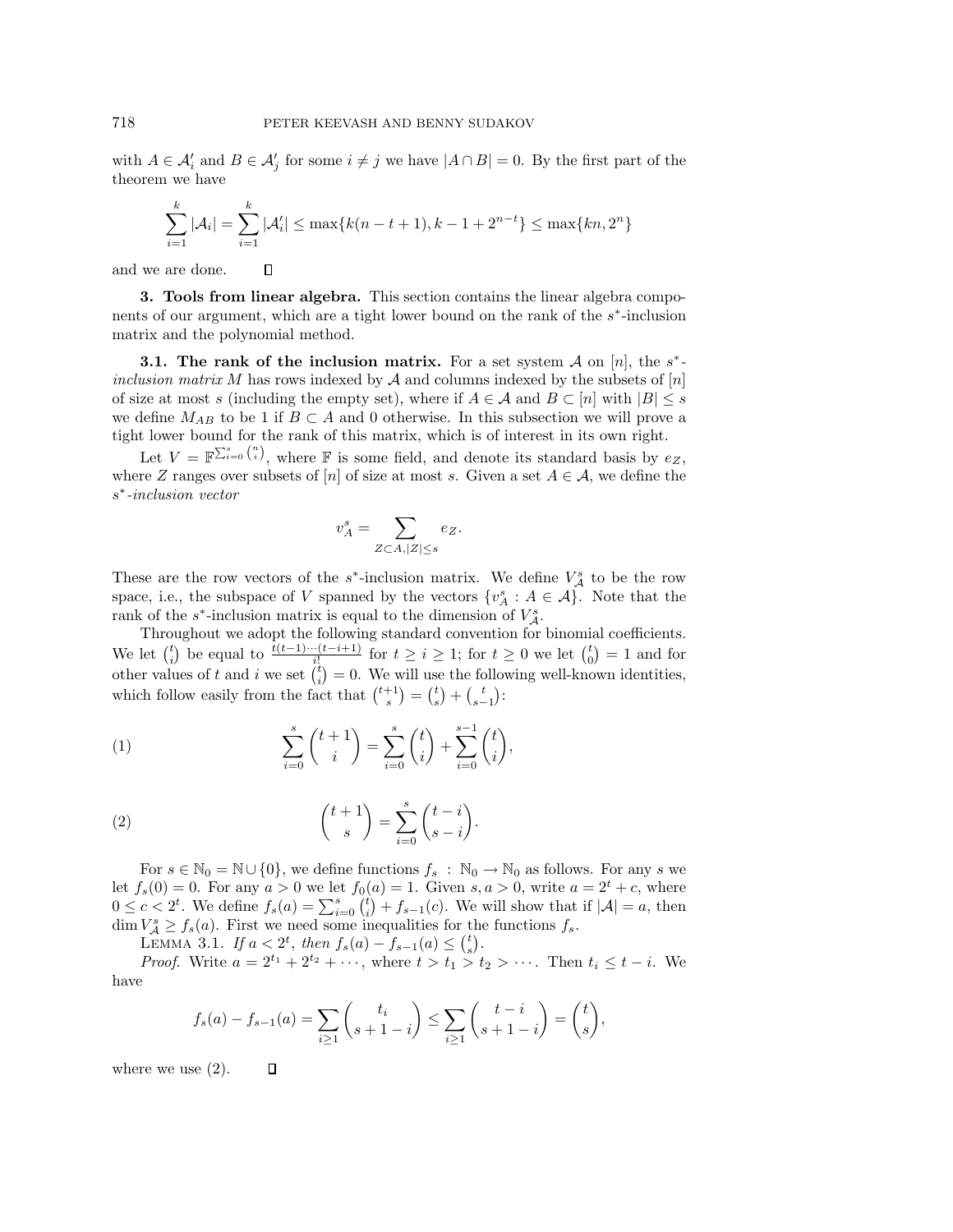LEMMA 3.2. If  $a \ge b$ , then  $f_s(a + b) \le f_s(a) + f_{s-1}(b)$  for  $s \ge 1$ .

*Proof.* We argue by induction on  $a + b$  and s. Write  $a = 2^t + c$ , where  $0 \leq c < 2^t$ . First we check the base cases of the induction. The statement is trivial when  $b = 0$ , so we can suppose  $b > 0$ . When  $s = 1$  we have two cases. First suppose that c = 0. Then  $f_1(a) = t + 1$ . Since  $0 < b \le a = 2^t$  we have  $2^t < a + b \le 2^{t+1}$ , so  $f_1(a + b) = t + 2$ . Since  $f_0(b) = 1$  we have  $f_1(a + b) = f_1(a) + f_0(b)$ . Next suppose that  $c > 0$ . Then  $f_1(a) = t + 2$ . Since  $b \le a < 2^{t+1}$  we have  $a + b < 2^{t+2}$ , so  $f_1(a + b) \le t + 3 = f_1(a) + f_0(b)$ , as required.

Now suppose that  $s > 1$  and that the statement is true with s replaced by  $s' < s$ and also for the same s applied to a pair  $a', b'$  with  $a' + b' < a + b$ . Note in particular that for any  $s' < s$  and any  $x, y$  we have  $f_{s'}(x + y) \leq f_{s'}(x) + f_{s'}(y)$ . For we may suppose that  $x \geq y$ , and then by induction  $f_{s'}(x+y) \leq f_{s'}(x) + f_{s'-1}(y) \leq$  $f_{s'}(x) + f_{s'}(y).$ 

Consider first the case that  $b < 2^t - c$ . Then  $a + b < 2^{t+1}$ . We have  $f_s(a) =$ <br>  $s = (t) + f_s$  (c) and  $f_s(a+h)$   $\sum_s^{s} (t) + f_s$  (k) and  $f_s(a) + f_s$  (c)  $f_s(a+h)$  $\sum_{i=0}^{s} {t \choose i} + f_{s-1}(c)$  and  $f_s(a+b) = \sum_{i=0}^{s} {t \choose i} + f_{s-1}(b+c)$ , so  $f_s(a) + f_{s-1}(b) - f_s(a+b) =$  $f_{s-1}(b) + f_{s-1}(c) - f_{s-1}(b+c) \ge 0$ , by the observation in the previous paragraph.

Next we consider the case that  $b \geq 2^t$ , say  $b = 2^t + d$ , where  $0 \leq d \leq c < 2^t$ . Then  $f_{s-1}(b) = \sum_{i=0}^{s-1} {t \choose i} + f_{s-2}(d)$ . Since  $2^{t+1} \le a+b < 2^{t+2}$  we have  $f_s(a+b) =$  $\sum_{i=0}^{s} {t+1 \choose i} + f_{s-1}(c+d)$ . Using (1) we get  $f_s(a) + f_{s-1}(b) - f_s(a+b) = f_{s-1}(c) +$  $f_{s-2}(d) - f_{s-1}(c+d) \ge 0$  by induction (since  $c \ge d$ ).

Finally, we are left with the case  $2^t - c \leq b < 2^t$ . We have  $2^{t+1} \leq a + b < 2^{t+2}$ , so  $f_s(a+b) = \sum_{i=0}^s {\binom{t+1}{i}} + f_{s-1}(b+c-2^t)$ . Since  $2^t \leq b+c < 2^{t+1}$  we have  $f_s(b+c)$  $\sum_{i=0}^{s} {t \choose i} + f_{s-1}(b+c-2^{t}),$  so  $f_{s}(a+b) - f_{s}(b+c) = \sum_{i=0}^{s} {t+1 \choose i} - \sum_{i=0}^{s} {t \choose i} = \sum_{i=0}^{s-1} {t \choose i}.$ Then  $f_s(a)+f_{s-1}(b)-f_s(a+b) = \sum_{i=0}^s {t \choose i}+f_{s-1}(c)+f_{s-1}(b)-f_s(b+c)-\sum_{i=0}^{s-1} {t \choose i}$  $f_{s-1}(b) + f_{s-1}(c) - f_s(b+c) + {t \choose s}$ . If  $b \geq c$ , then by Lemma 3.1 we have  $f_{s-1}(b) + {t \choose s} \geq$  $f_s(b)$ , so  $f_s(a) + f_{s-1}(b) - f_s(a+b) \ge f_s(b) + f_{s-1}(c) - f_s(b+c) \ge 0$  by induction (since  $b + c < a + b$ ). Similarly, if  $c \geq b$  we have  $f_s(a) + f_{s-1}(b) - f_s(a + b) \geq$  $f_s(c) + f_{s-1}(b) - f_s(b+c) \ge 0$ . In all cases we are done.

*Proof of Theorem* 1.5. We argue by induction on  $a$  and  $s$ . The result is trivial if  $a = 0, a = 1$ , or  $s = 0$ , so we suppose that  $a \geq 2$  and  $s \geq 1$ . Let A be a set system on a set X with  $|\mathcal{A}| = a$ . Pick  $x \in X$  and let  $\mathcal{A}_x = \{A \in \mathcal{A} : x \in A\}$ ,  $\mathcal{A}_{\overline{x}} = \mathcal{A} \setminus \mathcal{A}_x$ . Write  $a_x = |\mathcal{A}_x|$  and  $a_{\overline{x}} = |\mathcal{A}_{\overline{x}}|$ . We can choose x so that  $0 < a_x, a_{\overline{x}} < a$ .

Let M be the matrix whose rows consist of the  $s^*$ -inclusion vectors of sets in A, with the following order of rows and columns. The rows are ordered in such a way that those corresponding to sets in  $\mathcal{A}_{\overline{x}}$  precede those in  $\mathcal{A}_x$ . The columns are ordered into three groups; the first group is those columns given by entries in the s<sup>\*</sup>-inclusion vectors corresponding to sets in  $X^{(\leq s-1)}$  not containing x, the second group is those corresponding to sets in  $X^{(s)}$  not containing x, and the third group is those corresponding to sets in  $X^{(\leq s)}$  that contain x; each of the three groups is ordered lexicographically. Thus M has the structure

$$
\left(\begin{array}{ccc} M_1 & M_2 & 0 \\ M_3 & M_4 & M_3 \end{array}\right)
$$

for some matrices  $M_1, M_2, M_3, M_4$ . Note that  $rk(M) = \dim V_A^s$ .

Consider the system  $A' = \{A\Delta\{x\} : A \in \mathcal{A}\}\$ , where  $\Delta$  denotes symmetric difference. Since  $\mathcal{A}'_x = \{ A \cup \{x\} : A \in \mathcal{A}_{\overline{x}} \}$  and  $\mathcal{A}'_{\overline{x}} = \{ A \setminus \{x\} : A \in \mathcal{A}_x \}$ , the matrix corresponding to  $\mathcal{A}'$  (with respect to the same order on rows and columns) is

$$
M' = \left( \begin{array}{cc} M_3 & M_4 & 0 \\ M_1 & M_2 & M_1 \end{array} \right).
$$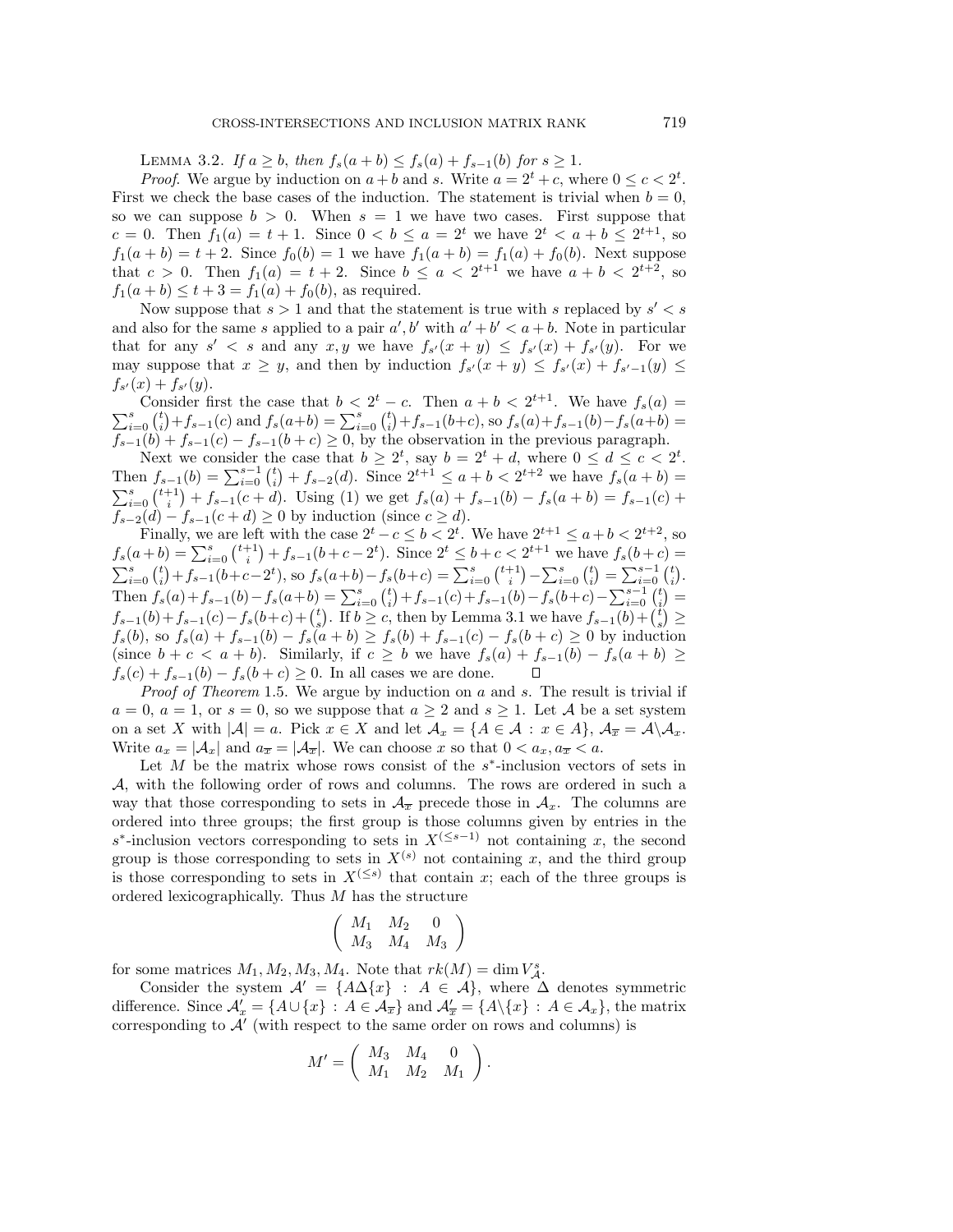Note that  $M'$  can be obtained from M by row and column operations. In terms of the block structure, we swap the two rows, subtract the first column from the third column, then multiply the third column by  $-1$ . This shows that  $rk(M') = rk(M)$ , i.e.,  $\dim V^s_{\mathcal{A}'} = \dim V^s_{\mathcal{A}}$ . Therefore, we can suppose without loss of generality that  $a_{\overline{x}} \geq a_x.$ 

Now note that

$$
\dim V^s_{\mathcal{A}} = rk(M) \geq rk\Big(M_1\ M_2\Big) + rk(M_3) = \dim V^s_{\mathcal{A}_{\overline{x}}} + \dim V^{s-1}_{\mathcal{A}_{x}}.
$$

Since  $0 < a_x, a_{\overline{x}} < a$  we can apply induction to get dim  $V_{\mathcal{A}_{\overline{x}}}^s \ge f_s(a_{\overline{x}})$  and dim  $V_{\mathcal{A}_{x}}^{s-1} \ge$  $f_{s-1}(a_x)$ . Since  $a_{\overline{x}} \ge a_x$  and  $a_{\overline{x}} + a_x = a$ , by Lemma 3.2 we have dim  $V^s_{\mathcal{A}} \ge f_s(a_{\overline{x}}) + a_{\overline{x}}$  $f_{s-1}(a_x) \ge f_s(a)$ . This proves the first part of the theorem.

Finally we note that the bound on dimension is tight. To show this, we prove by induction on a and s that if  $a = 2^t + c$ , with  $c < 2^t$ , then there is a set system A on  $[t+1]$  with  $|\mathcal{A}| = a$  and dim  $V_{\mathcal{A}}^s = f_s(a)$ . This is clear if  $a = 1$  or if  $s = 0$ , so we suppose  $a \geq 2$  and  $s \geq 1$ . By induction we can find a set system  $\beta$  on [t] with c sets so that dim  $V_{\mathcal{B}}^{s-1} = f_{s-1}(c)$ . Let  $\mathcal{B}' = \{B \cup \{t+1\} : B \in \mathcal{B}\}$  and  $\mathcal{A} = \mathcal{P}([t]) \cup \mathcal{B}'$ , i.e.,  $A$  consists of all subsets of  $[t]$  together with each set of  $B$  with the element  $t + 1$  added. In the s<sup>\*</sup>-inclusion matrix for A, the block with rows corresponding to  $\mathcal{P}([t])$  and columns corresponding to  $[t]^{(\leq s)}$  has full rank  $\sum_{i=0}^{s} {t \choose i}$ . Any extra rank in the matrix can come only from the block with rows corresponding to  $\mathcal{B}'$  and columns corresponding to  $\{X \cup \{t+1\} : X \in [t]^{(\leq s-1)}\}$ , and this has rank dim  $V_{\mathcal{B}}^{s-1} = f_{s-1}(c)$ . Therefore dim  $V_A^s = \sum_{i=0}^s {t \choose i} + f_{s-1}(c) = f_s(a)$ , as required.

We note the following properties of the function  $f_s(a)$  for future reference:

(3) 
$$
f_s(a) \geq \sum_{i=0}^s \binom{\lfloor \log_2 a \rfloor}{i};
$$

(4) If 
$$
2^n - 2^{n-s} < a \le 2^n
$$
, then  $f_s(a) = f_s(2^n) = \sum_{i=0}^s {n \choose i}$ .

To see the second property note that we can write  $a = 2^{n-1} + 2^{n-2} + \cdots + 2^{n-s} + b$ , with  $0 < b < 2^{n-s}$ , and so  $f_s(a) = \sum_{j=0}^s \sum_{i \geq 0} {n-1-j \choose s-j-i} = \sum_{i \geq 0} {n \choose s-i}$ , where we use (2).

**3.2. The polynomial method.** In this subsection we summarize the particular application of the polynomial method that we need in the following lemma.

LEMMA 3.3. (i) Suppose A is an L-intersecting family of sets and that  $|A| \notin L$ for all  $A \in \mathcal{A}$ . Then the s<sup>\*</sup>-inclusion vectors  $\{v_A^s : A \in \mathcal{A}\}\$ are linearly independent over R.

(ii) Suppose also that B is a set system such that  $|A \cap B| \in L$  for any  $A \in \mathcal{A}$  and  $B \in \mathcal{B}$ . Then no vector  $v_B^s$  with  $B \in \mathcal{B}$  lies in  $V_A^s$ .

Proof. We use boldface to denote the incidence vector corresponding to a subset of [n]. For a set A we define the polynomial  $f_A(x) = \prod_{\ell \in L} (x \cdot \mathbf{A} - \ell)$ . We will restrict  $x =$  $(x_1,...,x_n)$  to range over  $\{0,1\}$ -vectors, so by repeatedly replacing any occurrence of  $x_i^2$  by  $x_i$  we can represent  $f_A(x)$  by a multilinear polynomial  $\sum_{X \in [n] \le s} c_{A,X} \prod_{i \in X} x_i$ . Let  $w_A = \sum_{X \in [n]^{(\leq s)}} c_{A,X} e_X$ , where we recall that  $\{e_X : X \in [n]^{\leq s}\}\$  denotes the standard basis of  $V = \mathbb{R}^{\sum_{i=0}^{s} {n \choose i}}$ . Then by definition we have  $f_A(\mathbf{B}) = w_A \cdot v_B^s$ .

Note that  $f_A(\mathbf{B}) = 0$  if and only if  $|A \cap B| \in L$ , so for  $A, B \in \mathcal{A}$  we have  $w_A \cdot v_B^s = f_A(\mathbf{B}) = 0$  if and only if  $A \neq B$ . Now if  $\sum_{A \in \mathcal{A}} t_A v_A^s = 0$ , then taking the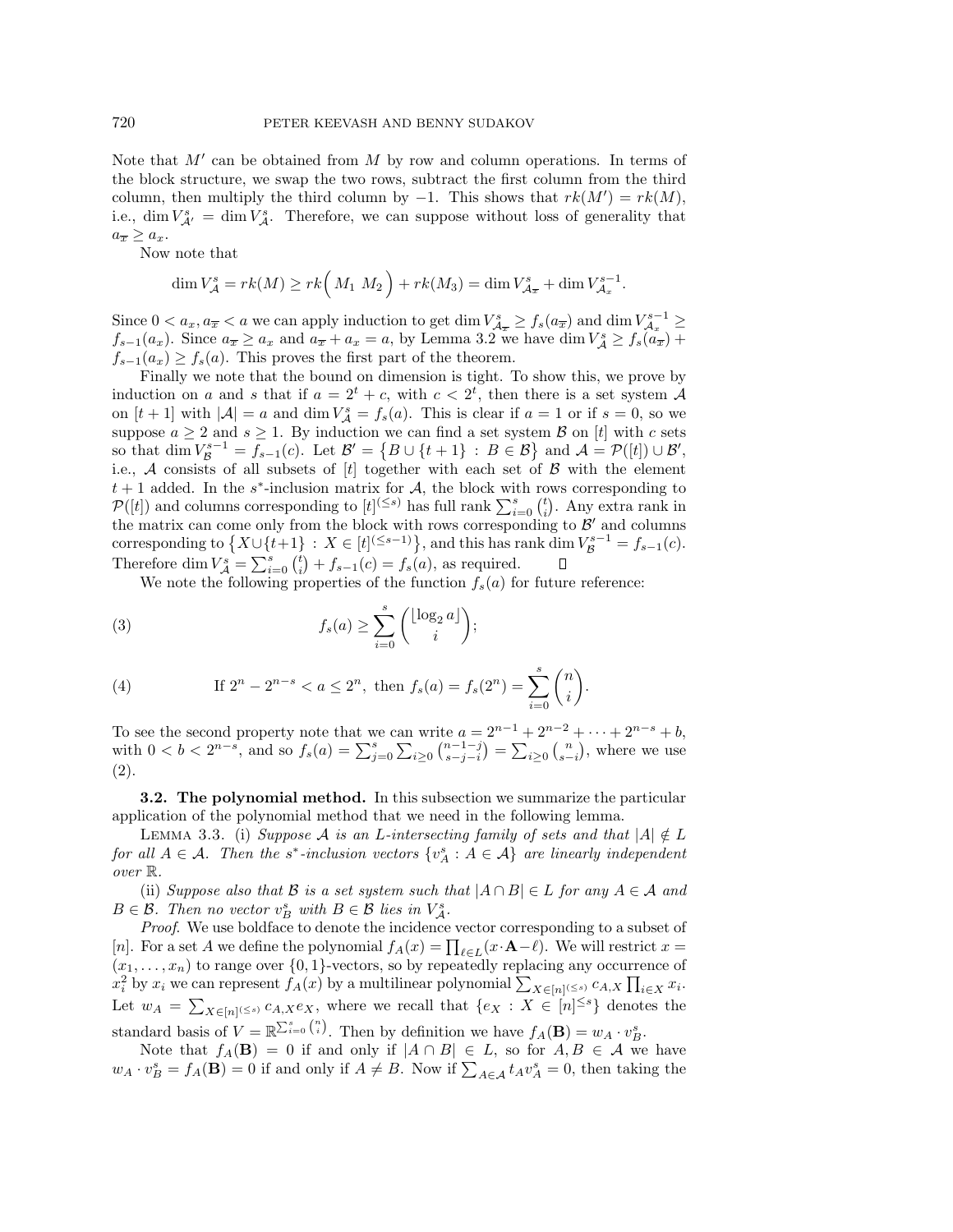inner product of this identity with  $w_A$  for each  $A \in \mathcal{A}$  we obtain that  $t_A = 0$  for every A, which proves part (i) of the lemma. Also, if  $B \in \mathcal{B}$  and  $v_B^s = \sum_{A \in \mathcal{A}} t_A v_A^s$ , then taking the inner product with  $w_A$ , we again see that  $t_A = 0$  for each  $A \in \mathcal{A}$ . This gives  $v_B^s = 0$ , a contradiction that proves part (ii) of the lemma.

The same proof shows that this result holds with  $\mathbb R$  replaced by the field with p elements (for some prime p) provided that  $|A| \notin L \text{ mod } p$  for all  $A \in \mathcal{A}$ .

**4. Proofs of the main theorems.** We start by proving Theorem 1.1, which we recall states that if  $n > 100s^2 \log(s + 1)$  and  $\mathcal{A}_1, \ldots, \mathcal{A}_k$  are uniform set systems on [n] that are L-cross-intersecting, then  $\sum_{i=1}^{k} |\mathcal{A}_i| \leq \max\{k {n \choose s}, {n \choose \lfloor n/2 \rfloor}\}.$  First we need the following estimate on the middle binomial coefficients.

LEMMA 4.1.  $\frac{2^n}{2\sqrt{n}} \leq {n \choose \lfloor n/2 \rfloor} \leq \frac{2^n}{\sqrt{n}}$ .

Proof. Let  $g(n) = 2^{-n} \sqrt{n} {n \choose \lfloor n/2 \rfloor}$ . We want to prove that  $1/2 \le g(n) \le 1$ . This is easily verified for  $n = 1$  and  $n = 2$ . We see that  $g(n+2) > g(n)$ : for even n we have  $\frac{g(2m)}{g(2m-2)} = \left(1 - \frac{1}{2m}\right)\sqrt{\frac{m}{m-1}} > 1$ , as  $\left(1 - \frac{1}{2m}\right)^2 - \frac{m-1}{m} = \frac{1}{4m^2} > 0$ , and for odd *n* we have  $\frac{g(2m+1)}{g(2m-1)} = \left(1 - \frac{1}{2(m+1)}\right)\sqrt{\frac{2m+1}{2m-1}} > 1$ , as  $\left(1 - \frac{1}{2(m+1)}\right)^2 - \frac{2m-1}{2m+1} > \frac{1}{4(m+1)^2} > 0$ . Now  $g(n) \geq 1/2$  follows for all n by induction. For the upper bound we use the Stirling approximation  $n! \sim \sqrt{2\pi n} n^n e^{-n}$ , from which it follows that  $g(n) \to \sqrt{2/\pi}$  as  $n \to \infty$ . Since  $g(2m)$  and  $g(2m+1)$  are increasing sequences we have  $g(n) \leq \sqrt{2/\pi} < 1$ .  $\Box$ 

*Proof of Theorem* 1.1. Let  $k_c = \lfloor {n \choose \lfloor n/2 \rfloor} / {n \choose s} \rfloor$ . Then for  $k \leq k_c$  we want to show that  $\sum_{i=1}^k |\mathcal{A}_i| \leq {n \choose \lfloor n/2 \rfloor}$  and for  $k > k_c$  we want to show that  $\sum_{i=1}^k |\mathcal{A}_i| \leq k {n \choose s}$ . Note that it suffices to prove these two statements in the specific cases  $k = k_c$  and  $k = k_c+1$ . Then the case  $k = k_c$  clearly implies that for  $k \leq k_c$  we have  $\sum_{i=1}^{k} |\mathcal{A}_i| \leq {n \choose \lfloor n/2 \rfloor}$ . Also the case  $k > k_c + 1$  follows by induction. If we ignore the smallest  $A_i$  we are left with k − 1 L-cross-intersecting set systems, which have total size at most  $(k-1) {n \choose s}$ , so the total size of all k systems is at most  $\frac{k}{k-1} \cdot (k-1) \binom{n}{s} = k \binom{n}{s}$ .

By the above remark we can assume that  $k = k_c$  or  $k = k_c + 1$ . Suppose that  $A_1, \ldots, A_k$  are L-cross-intersecting r-uniform set systems with  $\sum_{i=1}^k |A_i| \geq$  $\max\{k\binom{n}{s}, \binom{n}{\lfloor n/2 \rfloor}\}\.$  Note that we can assume  $r \notin L$ . Let A be the subsets of  $[n]$ that belong to at least two of the  $A_i$  and let  $B$  be those subsets that belong to exactly one of the  $\mathcal{A}_i$ . Since the  $\mathcal{A}_i$  are L-cross-intersecting, for any  $A \in \mathcal{A}$  and  $B \in \mathcal{A} \cup \mathcal{B}$  we have  $|A \cap B| \in L$ . It follows from the Ray-Chaudhuri–Wilson theorem that  $|A| \leq {n \choose s}$ , and if  $\mathcal{B} \neq \emptyset$ , then  $|\mathcal{A}| \leq {n \choose s}$  (as we can add one set from  $\mathcal{B}$  to  $\mathcal{A}$  and still have an L-intersecting family). From Lemma 3.3 we know that the  $s^*$ -inclusion vectors  $\{v_A^s : A \in \mathcal{A}\}\$ are linearly independent over  $\mathbb{R}$ , i.e., they form a basis of  $V_A^s$ , and we also see that no vector  $v_B^s$  with  $B \in \mathcal{B}$  lies in  $V_A^s$ . We conclude that

(5) 
$$
|\mathcal{A}| + \dim V_{\mathcal{B}}^s \le \sum_{i=0}^s \binom{n}{i}.
$$

 $\sum$ Note that we can assume that both A and B are nonempty. For if  $A = \emptyset$  we have  $\sum_{i=1}^{k} |\mathcal{A}_i| \leq |\mathcal{B}| \leq {n \choose r} \leq {n \choose \lfloor n/2 \rfloor}$  and if  $\mathcal{B} = \emptyset$  we have  $\sum_{i=1}^{k} |\mathcal{A}_i| \leq k|\mathcal{A}| \leq k {n \choose s}$ ; in either case we are done. Thus we cannot have  $|\mathcal{A}| = {n \choose s}$  (for then  $\mathcal{B} = \emptyset$ ), so we have  $|\mathcal{A}| \leq {n \choose s} - 1$ . Since

$$
k\binom{n}{s} \leq \sum_{i=1}^k |\mathcal{A}_i| \leq k|\mathcal{A}| + |\mathcal{B}| \leq k\left(\binom{n}{s} - 1\right) + |\mathcal{B}|,
$$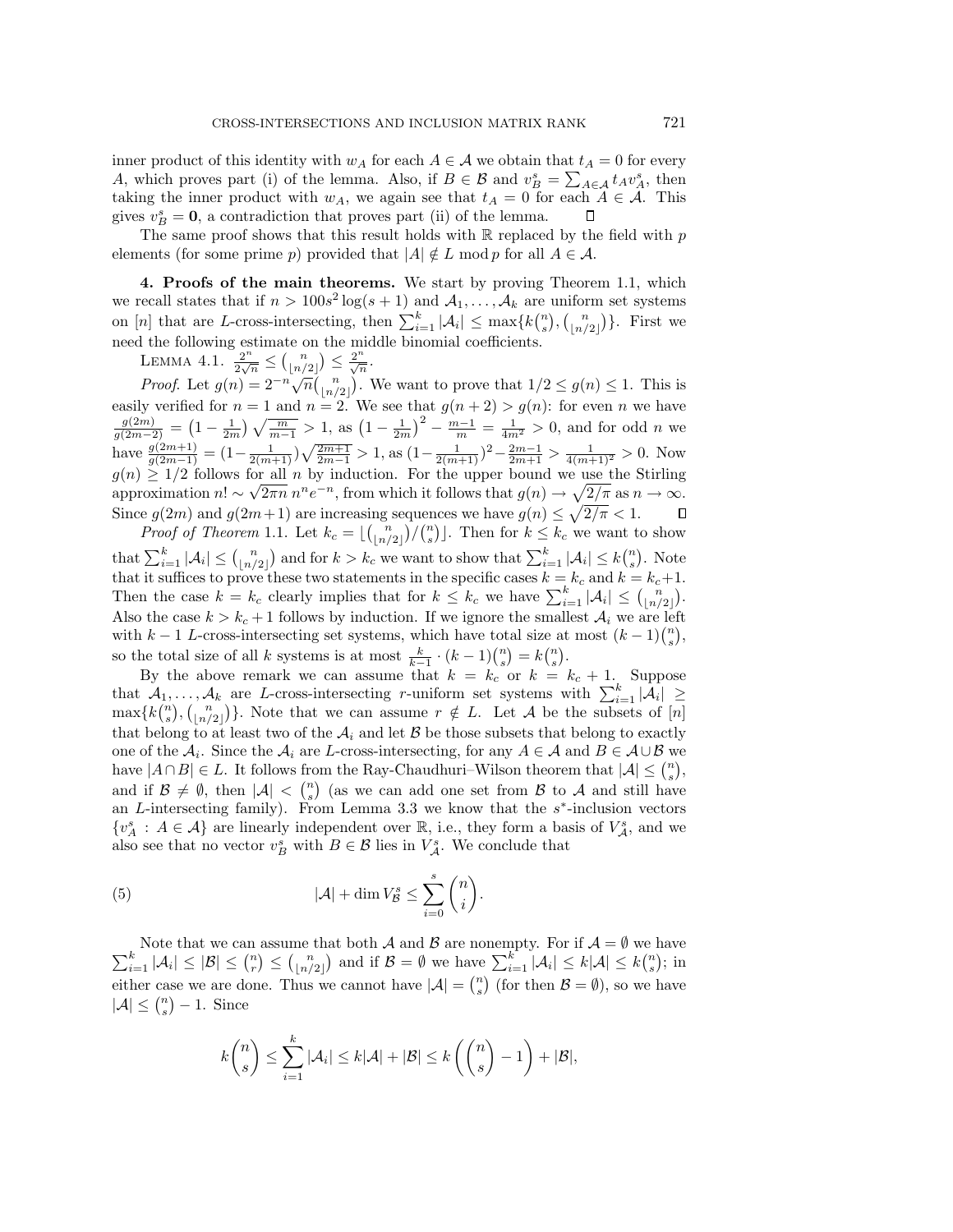we have  $|\mathcal{B}| \geq k > \left( {n \choose \lfloor n/2 \rfloor}/{n \choose s} \right) - 1$ . By Lemma 4.1 we have  $|\mathcal{B}| > 2^n/n^{s+1}$ , so by Theorem 1.5 and (3)

$$
\dim V_{\mathcal{B}}^s \geq f_s(|\mathcal{B}|) \geq \sum_{i=0}^s {\binom{\lfloor \log_2 |\mathcal{B}| \rfloor}{i}} \geq \sum_{i=0}^s {\binom{\lfloor n-(s+1)\log_2 n \rfloor}{i}}.
$$

Now from (5) we get

$$
|\mathcal{A}| \le \sum_{i=0}^{s} {n \choose i} - \dim V_{\mathcal{B}}^{s} \le \sum_{i=0}^{s} {n \choose i} - {n - \lceil (s+1) \log_2 n \rceil \choose i}
$$
  

$$
\le \lceil (s+1) \log_2 n \rceil \sum_{i=0}^{s-1} {n-1 \choose i},
$$

where we use the inequality  $\binom{n}{i} - \binom{n-t}{i} = \sum_{j=1}^{t} \left( \binom{n+1-j}{i} - \binom{n-j}{i} \right) = \sum_{j=1}^{t} \binom{n-j}{i-1} \le$  $tbinom{n-1}{i-1}$ . Therefore

$$
|\mathcal{B}| \geq \sum_{i=1}^{k} |\mathcal{A}_i| - k|\mathcal{A}| \geq {n \choose \lfloor n/2 \rfloor} - \left(\frac{{n \choose \lfloor n/2 \rfloor}}{\binom{n}{s}} + 1\right) \lceil (s+1) \log_2 n \rceil \sum_{i=0}^{s-1} {n-1 \choose i}
$$
  
(6) 
$$
> \left(1 - \frac{3s(s+1) \log_2 n}{2n}\right) {n \choose \lfloor n/2 \rfloor}.
$$

In particular we easily see that  $|B| > {\binom{n}{\lfloor n/3 \rfloor}}$ , so  $n/3 < r < 2n/3$ . Recalling that  $A \neq \emptyset$ , we now consider any  $A \in \mathcal{A}$ . For any  $B \in \mathcal{B}$  the size of its intersection with A belongs to  $L$ , so we get

$$
|\mathcal{B}| \leq \sum_{\ell \in L} {r \choose \ell} {n-r \choose r-\ell} \leq s {r \choose \lfloor r/2 \rfloor} {n-r \choose \lfloor (n-r)/2 \rfloor}
$$
  

$$
< s \cdot \frac{2^r}{\sqrt{r}} \cdot \frac{2^{n-r}}{\sqrt{n-r}} < \frac{2^n s}{n/3} < \frac{6s}{\sqrt{n}} {n \choose \lfloor n/2 \rfloor},
$$

where we use Lemma 4.1. Comparing with (6) we get

$$
\frac{6s}{\sqrt{n}} > |\mathcal{B}| / \binom{n}{\lfloor n/2 \rfloor} > 1 - \frac{3s(s+1)\log_2 n}{2n}.
$$

О

Since  $n > 100s<sup>2</sup> \log(s + 1)$ , this gives the required contradiction.

It is clear from the proof that equality can occur only when either  $A$  or  $B$  is empty. In the first case every set of size  $\lfloor n/2 \rfloor$  appears in exactly one  $A_i$ . In fact, one of the  $A_i$  contains all the sets of size  $\lfloor n/2 \rfloor$ , and the other  $A_j$  are empty (which can be proved as in the remark after Theorem 2.1). In the second case  $A$  must be a maximum uniform L-intersecting family, and  $A_1 = \cdots = A_k = A$ .

Next we prove Theorem 1.2, which we recall states that if  $n > 100s<sup>2</sup> \log s$  and  $A_1,\ldots,A_k$  are set systems on [n] that are L-cross-intersecting, then  $\sum_{i=1}^k |\mathcal{A}_i| \leq$  $\max\{k\sum_{i=0}^{s} {n \choose i}, (k-1)\sum_{i=0}^{s-1} {n \choose i} + 2^{n}\}.$ 

*Proof of Theorem* 1.2. We will assume that  $s > 1$ , as the case  $s = 1$  is covered by Theorem 2.2. Suppose that  $A_1, \ldots, A_k$  are L-cross-intersecting set systems with

$$
\sum_{i=1}^{k} |\mathcal{A}_i| \ge \max\left\{ k \sum_{i=0}^{s} {n \choose i}, (k-1) \sum_{i=0}^{s-1} {n \choose i} + 2^n \right\}.
$$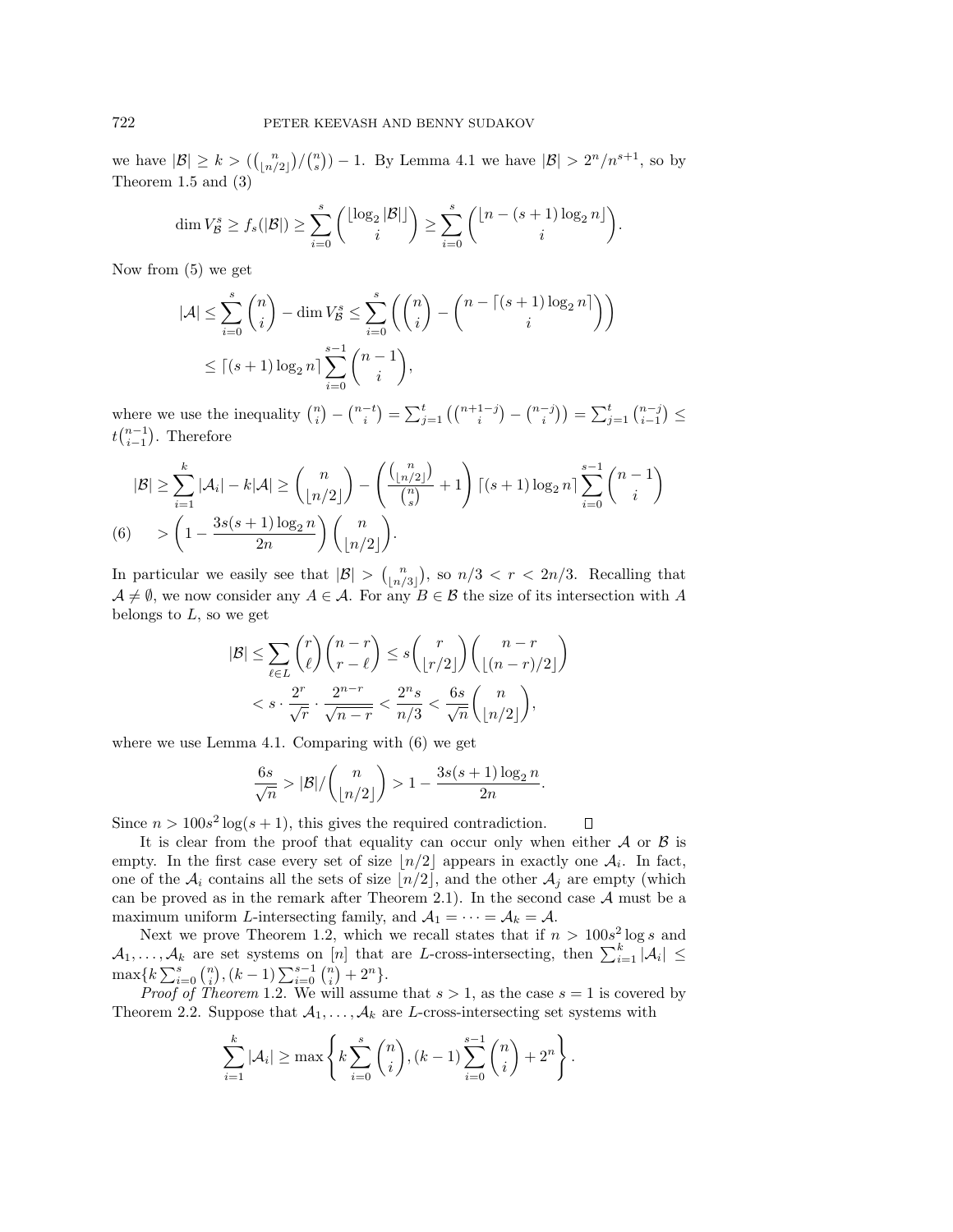Let A be the sets that belong to at least two of the  $A_i$  and let B be those sets that belong to exactly one of the  $A_i$ .

Write  $k_c = \lfloor \frac{2^n - \sum_{i=0}^{s-1} {n \choose i}}{n} \rfloor$  $\left[\frac{\sum_{i=0}^{k} {n \choose i}}{\binom{n}{s}}\right]$ . Then for  $k \leq k_c$  we want to show that  $\sum_{i=1}^{k} |\mathcal{A}_i| \leq$  $(k-1)\sum_{i=0}^{s-1} {n \choose i} + 2^n$  and for  $k > k_c$  we want to show that  $\sum_{i=1}^{k} |\mathcal{A}_i| \leq k \sum_{i=0}^{s} {n \choose i}$ . Note that it suffices to prove these two statements in the specific cases  $k = k_c$  and  $k = k_c + 1$ . As for Theorem 1.1, the case  $k > k_c + 1$  follows by induction. We can prove the case  $k < k_c$  by induction on k (decreasing from  $k_c$ ) with the following argument. Suppose for the sake of contradiction that we have  $\sum_{i=1}^{k} |\mathcal{A}_i| > (k -$ 1) $\sum_{i=0}^{s-1} {n \choose i} + 2^n$ . Then clearly  $|\mathcal{A}| > \sum_{i=0}^{s-1} {n \choose i}$ . Let  $\mathcal{A}_{k+1} = \mathcal{A}$ . Then  $\mathcal{A}_1, \ldots, \mathcal{A}_{k+1}$ are L-cross-intersecting and  $\sum_{i=1}^{k+1} |\mathcal{A}_i| > k \sum_{i=0}^{s-1} {n \choose i} + 2^n$ , which contradicts our induction hypothesis. Therefore we can assume that  $k = k_c$  or  $k = k_c + 1$ .

Since  $\mathcal A$  is L-intersecting we have  $|\mathcal A|\leq \sum_{i=0}^s{n\choose i}$  by the Frankl–Wilson theorem, and if  $\mathcal{B} \neq \emptyset$ , then  $|\mathcal{A}| < \sum_{i=0}^{s} {n \choose i}$  (similar to the previous theorem). Let  $\mathcal{A}_L = \{A \in$  $A : |A| \in L$  and  $A_{\overline{L}} = \{A \in \mathcal{A} : |A| \notin L\}$ . Let  $\ell$  be the largest element of L. Then  $\mathcal{A}_L$  is  $(L\setminus\ell)$ -intersecting, so  $|\mathcal{A}_L| \leq \sum_{i=0}^{s-1} {n \choose i}$ . Exactly as in the proof of Theorem 1.1 we see that the s<sup>\*</sup>-inclusion vectors  $\{v_A^s : A \in \mathcal{A}_{\overline{L}}\}$  form a basis of  $V_{\mathcal{A}_{\overline{L}}^s}^s$  and no vector  $v_B^s$  with  $B \in \mathcal{B}$  lies in  $V_{\mathcal{A}_{\overline{L}}}^s$ . This shows that  $|\mathcal{A}_{\overline{L}}| + \dim V_{\mathcal{B}}^s \leq \sum_{i=0}^s \binom{n}{i}$ .

We can assume that  $\mathcal B$  is nonempty, for otherwise  $\sum_{i=1}^k |\mathcal A_i| \leq k |\mathcal A| \leq k \sum_{i=0}^s {n \choose i}$ , and we are done. We can also assume that  $\mathcal{A}_{\overline{L}}$  is nonempty, for otherwise we have  $|\mathcal{A}| = |\mathcal{A}_{\mathcal{L}}| \le \sum_{i=0}^{s-1} {n \choose i}$  and so

$$
\sum_{i=1}^{k} |\mathcal{A}_i| \le k|\mathcal{A}| + |\mathcal{B}| \le k|\mathcal{A}| + (2^n - |\mathcal{A}|) \le (k - 1) \sum_{i=0}^{s-1} \binom{n}{i} + 2^n,
$$

and again we are done. We cannot have  $|\mathcal{A}| = \sum_{i=0}^{s} {n \choose i}$  (for then  $\mathcal{B} = \emptyset$ ) so we have  $|\mathcal{A}| \leq \sum_{i=0}^{s} {n \choose i} - 1$ . It follows that  $|\mathcal{B}| \geq k > \frac{2^n}{\binom{n}{s}} - 2 > \frac{2^n}{n^s}$ , and so by Theorem 1.5 dim  $V_{\mathcal{B}}^{s} > \sum_{i=0}^{s} {\binom{\lfloor n-s\log_2 n\rfloor}{i}}$ . Now we get

$$
|\mathcal{A}_{\overline{L}}| \le \sum_{i=0}^s \binom{n}{i} - \dim V^s_{\mathcal{B}} < \sum_{i=0}^s \left( \binom{n}{i} - \binom{n - \lceil s \log_2 n \rceil}{i} \right)
$$
  

$$
\le \lceil s \log_2 n \rceil \sum_{i=0}^s \binom{n-1}{i-1} < \frac{2s^2 \log_2 n}{n} \binom{n}{s}.
$$

Choose an integer t so that  $2^{-(t+1)} \leq |\mathcal{A}_{\overline{L}}|/{\binom{n}{s}} \leq 2^{-t}$ . Since  $n \geq 100s^2 \log s$  and  $s \geq 2$ , from the above inequality we have  $t \geq 2$ . Also, since  $\mathcal{A}_{\overline{L}}$  is nonempty we have  $t \leq \log_2 {n \choose s} < s \log n.$ 

Since  $|A| = |A_{\overline{L}}| + |A_L| \leq 2^{-t} {n \choose s} + \sum_{i=0}^{s-1} {n \choose i}$  we see that

$$
|\mathcal{B}| \geq \sum_{i=1}^{k} |\mathcal{A}_i| - k|\mathcal{A}| > (k-1) \sum_{i=0}^{s-1} {n \choose i} + 2^n - k \left( 2^{-t} {n \choose s} + \sum_{i=0}^{s-1} {n \choose i} \right)
$$
  
> 
$$
2^n - \sum_{i=0}^{s-1} {n \choose i} - \left( \frac{2^n}{n} + 1 \right) 2^{-t} {n \choose s} > 2^n - 2^{n-t+1},
$$

where for the last inequality we use the upper bound on t. We cannot have  $t \geq$  $s+1$ , for then (4) gives  $\dim V^s_{\mathcal{B}} = \sum_{i=0}^s \binom{n}{i}$  and then  $\mathcal{A}_{\overline{L}}$  must be empty, which is a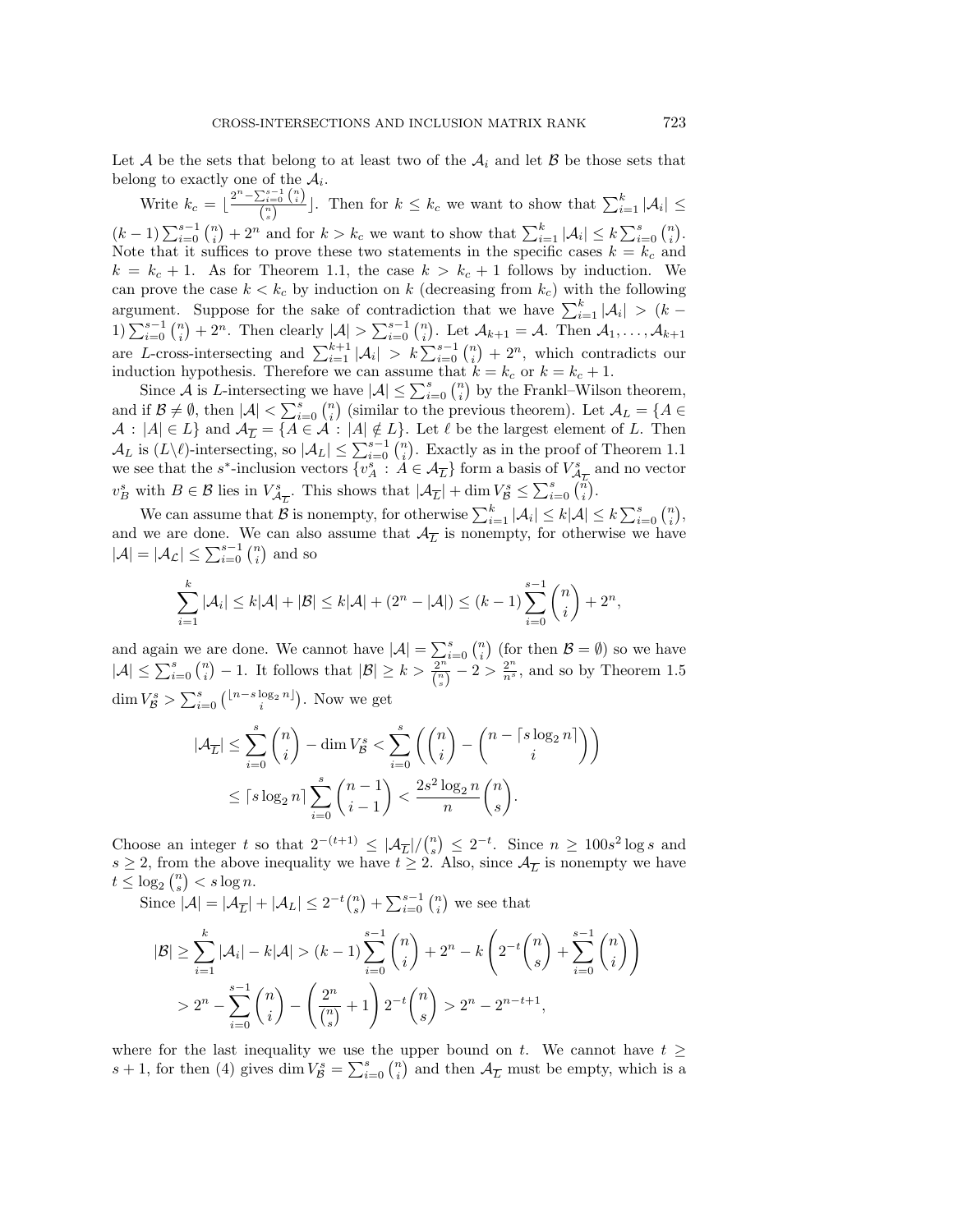contradiction. We deduce that  $t \leq s$ . Now by Theorem 1.5 and (2) we have

$$
\dim V_{\mathcal{B}}^{s} > f_{s}(2^{n} - 2^{n-t+1}) = f_{s}(2^{n-1} + 2^{n-2} + \dots + 2^{n-t+1})
$$
\n
$$
= \sum_{j=0}^{t-2} \sum_{i\geq 0} {n-1-j \choose s-j-i}
$$
\n
$$
= \sum_{i\geq 0} \left( \sum_{j\geq 0} {n-1-j \choose s-i-j} - \sum_{j\geq 0} {n-t-j \choose s-i-t+1-j} \right)
$$
\n
$$
= \sum_{i\geq 0} \left( {n \choose s-i} - {n-t+1 \choose s-i-t+1} \right).
$$

Therefore

$$
2^{-(t+1)}\binom{n}{s} \le |\mathcal{A}_{\overline{L}}| \le \sum_{i=0}^s \binom{n}{i} - \dim V^s \le \sum_{i \ge 0} \binom{n-t+1}{s-i-t+1} \le 2\binom{n-t+1}{s-t+1}.
$$

We deduce that  $2^{t+2} \geq {n \choose s} / {n-t+1 \choose s-t+1} \geq (n/s)^{t-1}$ , and so  $n/s \leq 2^{1+3/(t-1)} \leq 16$ , which gives the required contradiction.

From the proof we see that equality can occur only when either  $\mathcal{B}$  or  $\mathcal{A}_{\overline{L}}$  is empty. In the first case we have  $\mathcal{A}_i = \mathcal{A}$  equal to an *L*-intersecting family of size  $\sum_{i=1}^{s}$  (*n*) It was shown by Oian and Bay Chaudhuri [12] that this is saly passible  $\sum_{i=0}^{s} {n \choose i}$ . It was shown by Qian and Ray-Chaudhuri [12] that this is only possible when  $L = \{0, 1, \ldots, s - 1\}$  and  $\mathcal{A} = [n]^{(\leq s)}$ . In the second case  $|\mathcal{B}| = 2^n$  and  $\mathcal{A} = \mathcal{A}_L$ must have size  $\sum_{i=0}^{s-1} {n \choose i}$  and be  $(L\setminus \ell)$ -intersecting (where  $\ell$  is the largest element of L), so again using the result of [12] we must have  $L \setminus \ell = \{0, 1, \ldots, s - 2\}$  and  $\mathcal{A} = [n]^{(\leq s-1)}$ . Therefore one of the  $\mathcal{A}_i$  contains all subsets of  $[n]$ , and the others are all equal to  $[n]^{(\leq s-1)}$ .

**5. The modular versions.** The modular versions of the theorems proved in the last section have very similar proofs. The main ideas are the same, but the computations are significantly different and more involved, so we feel obliged to present them separately. We will be brief on those points of similarity to avoid excessive repetition, and we make no effort to obtain a bound on the smallest  $n$  for which the results hold. This section may be omitted on a first reading of this paper.

First we recall the statement of Theorem 1.3. Suppose  $p$  is prime, let  $L$  be a set of  $s < p$  residues modulo p, and let  $A_1, \ldots, A_k$  be set systems on [n] that are L-crossintersecting mod p such that every set  $A \in \bigcup_{i=1}^k A_i$  has  $|A| = r$ , for some  $r \notin L$  mod p. Let m be chosen so that  $m \notin L \mod p$  and  $|n/2 - m|$  is as small as possible. The theorem claims that for  $n > n(s)$  sufficiently large  $\sum_{i=1}^{k} |\mathcal{A}_i| \leq \max \left\{ k {n \choose s}, {n \choose m} \right\}.$ 

We define all vectors and polynomials over  $\mathbb{F}_p$  (the field with p elements) instead of R.

*Proof of Theorem* 1.3. Let  $k_c = \lfloor \binom{n}{m} / \binom{n}{s} \rfloor$ . We can assume that  $k = k_c$  or  $k = k_c + 1$ . Suppose that  $A_1, \ldots, A_k$  are set systems that are L-cross-intersecting mod p such that every set  $A \in \bigcup_{i=1}^{k} A_i$  has  $|A| = r$ , for some  $r \notin L \mod p$ , and suppose that  $\sum_{i=1}^k |\mathcal{A}_i| \ge \max \{k {n \choose s}, {n \choose m}\}\.$  Let  $\mathcal A$  be the subsets of  $[n]$  that belong to at least two of the  $A_i$  and let  $B$  be those sets that belong to exactly one of the  $A_i$ .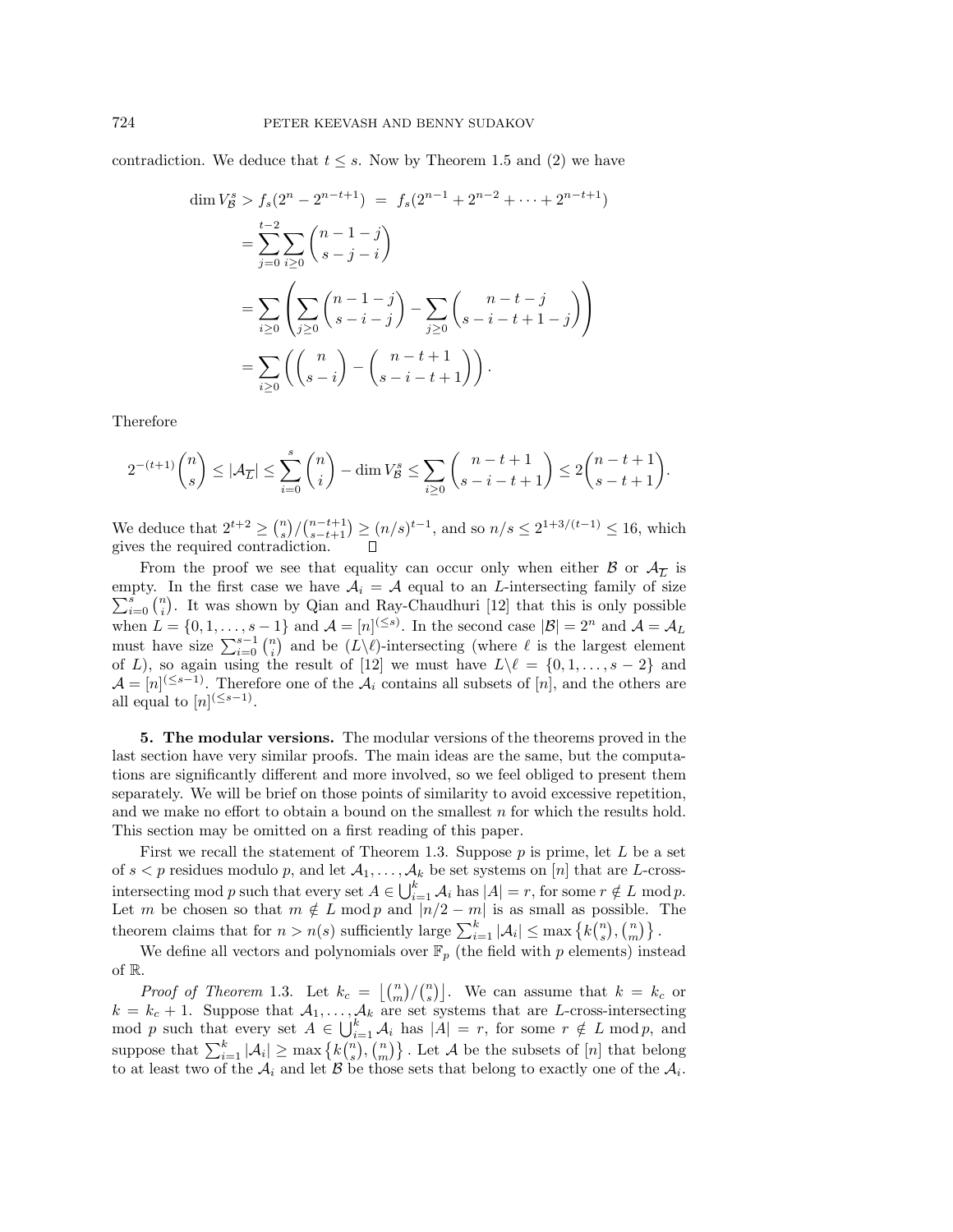Since the  $A_i$  are L-cross-intersecting mod p, for any  $A \in \mathcal{A}$  and  $B \in \mathcal{A} \cup \mathcal{B}$  we have  $|A \cap B| \in L \text{ mod } p$ . It follows from the modular Frankl–Wilson theorem that  $|\mathcal{A}| \leq {n \choose s}$ , and if  $\mathcal{B} \neq \emptyset$ , then  $|\mathcal{A}| < {n \choose s}$ . From the remark after Lemma 3.3 we know that the s<sup>\*</sup>-inclusion vectors  $\{v_A^s : A \in \mathcal{A}\}\)$  form a basis of the  $\mathbb{F}_p$ -vector space  $V_A^s$ , and we also see that no vector  $v_B^s$  with  $B \in \mathcal{B}$  lies in  $V_A^s$ . We conclude that  $|\mathcal{A}| + \dim V_{\mathcal{B}}^{s} \leq \sum_{i=0}^{s} {n \choose i}.$ 

We can assume that both A and B are nonempty. Then  $|\mathcal{A}| \leq {n \choose s} - 1$ , so  $|\mathcal{B}| \geq k > \left(\binom{n}{m}/\binom{n}{s}\right) - 1$ . By definition of m we have  $|m - n/2| \leq s$  so  $\binom{n}{m} =$  $(1+o(1))\binom{n}{\lfloor n/2\rfloor}$  and then by Lemma 4.1 we have  $|\mathcal{B}| > 2^n/n^{s+1}$ . Following the proof of Theorem 1.1 we get the inequalities dim  $V_{\mathcal{B}}^{s} \geq \sum_{i=0}^{s} {\binom{\lfloor n-(s+1)\log_2 n \rfloor}{i}}$  and  $|\mathcal{A}| \leq \lceil (s+1) \log_2 n \rceil \sum_{i=0}^{s-1} {n-1 \choose i}.$  Then

$$
|\mathcal{B}| \ge \sum_{i=1}^k |\mathcal{A}_i| - k|\mathcal{A}| \ge \binom{n}{m} - \left(\frac{\binom{n}{m}}{\binom{n}{s}} + 1\right) \left[ (s+1)\log_2 n \right] \sum_{i=0}^{s-1} \binom{n-1}{i}
$$
  
(7) 
$$
> \left(1 - \frac{3s(s+1)\log_2 n}{2n}\right) \binom{n}{m}.
$$

In particular  $|\mathcal{B}| = (1 + o(1))\binom{n}{\lfloor n/2 \rfloor}$  so  $|r - n/2| = o(\sqrt{n})$ . Recalling that  $\mathcal{A} \neq \emptyset$ , we now consider any  $A \in \mathcal{A}$ . For any  $B \in \mathcal{B}$  the size of its intersection with A belongs to L mod p. We can choose x so that  $|x - r/2| = o(\sqrt{n})$  and  $x \notin L$  mod p. Any set of size r which intersects A in x points cannot belong to B, and there are at least  $\binom{r}{x}\binom{n-r}{r-x}$ of these. Now  $\binom{r}{x} = (1 + o(1))\binom{r}{\lfloor r/2 \rfloor}$  and  $r - x = (n - r)/2 + o(\sqrt{n})$ , so  $\binom{n-r}{r-x} =$  $(1+o(1))\binom{n-r}{\lfloor (n-r)/2 \rfloor}$ . Therefore we can choose *n* large enough that  $\binom{r}{x} > 2^r/3\sqrt{r}$  and  $\binom{n-r}{r-x} > 2^{n-r}/3\sqrt{n-r}$ . We deduce that  $|B| < \binom{n}{m} - 2^n/9n < (1 - 1/10\sqrt{n})\binom{n}{m}$ . For  $n > n(s)$  sufficiently large this contradicts (7), which completes the proof.

Next we recall the statement of Theorem 1.4. Suppose  $p$  is prime,  $L$  is a set of  $s < p$  nonnegative integers, and  $A_1, \ldots, A_k$  are set systems on [n] that are L-crossintersecting mod p such that every set  $A \in \bigcup_{i=1}^{k} A_i$  has  $|A| \notin L$  mod p. The theorem claims that for  $n>n(s)$  sufficiently large

$$
\sum_{i=1}^k |\mathcal{A}_i| \le \max\left\{ k \sum_{i=0}^s \binom{n}{i}, \sum_{i \notin L \ mod p} \binom{n}{i} \right\}.
$$

First we need the following lemma.

LEMMA 5.1. Suppose  $|L| = s$  and  $x > x(s)$  is sufficiently large. Then

$$
\sum_{i \notin L \bmod p} {x \choose i} > \frac{2^x}{3s}
$$

.

*Proof.* We will restrict attention to those i that lie in the interval  $I = \lfloor x/2 - \frac{1}{2} \rfloor$  $x^{2/3}, x/2 + x^{2/3}$ , as the sum of  $\binom{x}{i}$  for i outside this interval is  $o(2^x)$  by the Chernoff bound. By slightly altering  $I$  if necessary we may suppose that  $|I|$  is divisible by s + 1, and we partition it into subintervals  $\{J_\phi : \phi \in \Phi\}$  with  $|J_\phi| = s + 1$  for every  $\phi \in \Phi$ . Note that any  $J_{\phi}$  contains at least one  $i \notin L \mod p$ . (Since  $p \geq s+1$ , each element of  $J_{\phi}$  gives a distinct residue mod p, so not every element of  $J_{\phi}$  can belong to L mod p.) It is easy to see that  $\binom{x}{j_1} = (1 + o(1))\binom{x}{j_2}$  for any  $j_1, j_2 \in J_\phi$ ,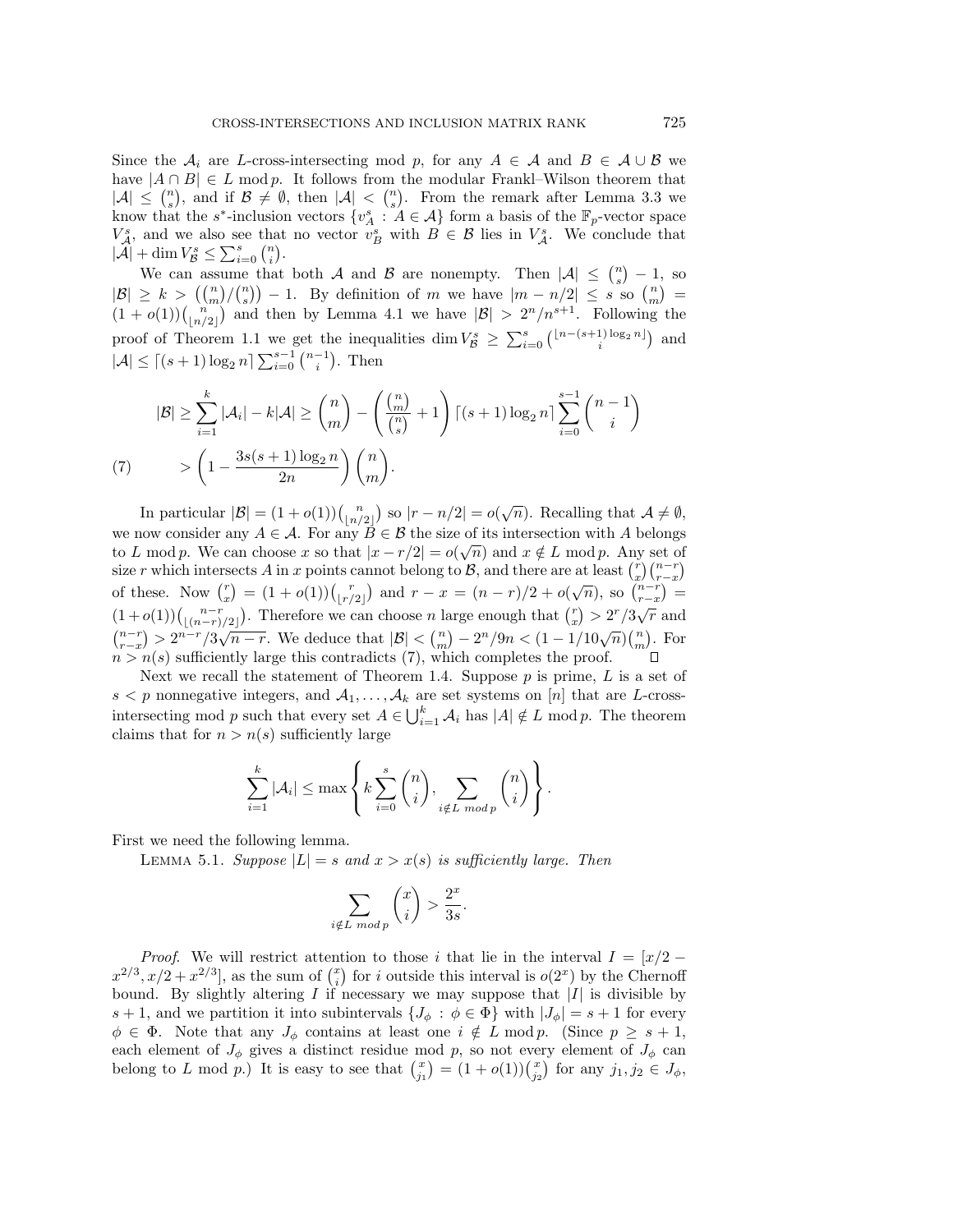so 
$$
\sum_{i \in J_{\phi}, i \notin L \mod p} {x \choose i} > \frac{1+o(1)}{s+1} \sum_{i \in J_{\phi}} {x \choose i}
$$
. Therefore  

$$
\sum_{i \notin L \mod p} {x \choose i} \ge \sum_{J_{\phi}} \sum_{i \in J_{\phi}, i \notin L \mod p} {x \choose i} > \frac{1+o(1)}{s+1} \sum_{J_{\phi}} \sum_{i \in J_{\phi}} {x \choose i}
$$

$$
= \frac{1+o(1)}{s+1} \sum_{i \in I} {x \choose i} > \frac{2^x}{3s},
$$

as required.  $\Box$ 

*Proof of Theorem* 1.4. Write  $k_c = \lfloor \frac{\sum_{i \notin L \ mod p} {n \choose i}}{\sum_{i}^{s} {n \choose i}} \rfloor$  $\frac{\notin L \mod p \setminus i}{\sum_{i=0}^s {n \choose i}}$ . We can assume that  $k = k_c$  or  $k = k_c+1$ . Suppose that  $A_1, \ldots, A_k$  are set systems that are L-cross-intersecting mod p such that every set  $A \in \bigcup_{i=1}^k \mathcal{A}_i$  has  $|A| \notin L \text{ mod } p$ , and suppose that  $\sum_{i=1}^k |\mathcal{A}_i| \ge$  $\max\{k\sum_{i=0}^{s} {n \choose i}, \sum_{i \notin L \bmod p} {n \choose i}\}.$  Let A be the sets that belong to at least two of the  $A_i$  and let B be those sets that belong to exactly one of the  $A_i$ . Since A is L-intersecting mod p we have  $|\mathcal{A}| \leq \sum_{i=0}^{s} {n \choose i}$  by the Frankl–Wilson theorem, and if  $\mathcal{B} \neq \emptyset$ , then  $|\mathcal{A}| < \sum_{i=0}^{s} {n \choose i}$ . The s<sup>\*</sup>-inclusion vectors  $\{v_A^s : A \in \mathcal{A}\}\)$  form a basis of  $V_A^s$  over  $\mathbb{F}_p$  and no vector  $v_B^s$  with  $B \in \mathcal{B}$  lies in  $V_A^s$ . This shows that  $|\mathcal{A}| + \dim \widehat{V}_{\mathcal{B}}^{s} \leq \sum_{i=0}^{s} {n \choose i}.$ 

We can assume that both A and B are nonempty. Then  $|\mathcal{A}| \leq \sum_{i=0}^{s} {n \choose i} - 1$ , so  $|\mathcal{B}| \geq k > (\sum_{i \notin L \bmod p} {n \choose i} / \sum_{i=0}^{s} {n \choose i} - 1 > 2^{n} / n^{s+1}$ , by Lemma 5.1. Again we get the inequalities dim  $V_{\mathcal{B}}^s \geq \sum_{i=0}^s {\binom{\lfloor n-(s+1)\log_2 n \rfloor}{i}}$  and  $|\mathcal{A}| \leq \lceil (s+1)\log_2 n \rceil \sum_{i=0}^{s-1} {\binom{n-1}{i}}$ . Then

$$
|\mathcal{B}| \geq \sum_{i=1}^{k} |\mathcal{A}_i| - k|\mathcal{A}|
$$
  
\n
$$
\geq \sum_{i \notin L \bmod p} {n \choose i} - \left( \frac{\sum_{i \notin L \bmod p} {n \choose i}}{\sum_{i=0}^{s} {n \choose i}} + 1 \right) \left[ (s+1) \log_2 n \right] \sum_{i=0}^{s-1} {n-1 \choose i}
$$
  
\n(8) 
$$
> \left( 1 - \frac{3s(s+1) \log_2 n}{2n} \right) \sum_{i \notin L \bmod p} {n \choose i}.
$$

Recalling that  $A \neq \emptyset$ , we now consider any  $A \in \mathcal{A}$ . For any  $B \in \mathcal{B}$  the size of its intersection with A belongs to L mod p. Let  $\mathcal{C} = \{C \subset [n] : |C| \notin L \text{ mod } p \text{ and } |A \cap D| \}$  $|C| \notin L \mod p$ . Then we have  $|B| \leq \sum_{i \notin L \mod p} {n \choose i} - |C|$ . Fix a number  $m > 10s$  so that Lemma 5.1 holds for all  $x \geq m$ .

Suppose first that  $|A| < m$ . Note that C contains all sets of the form  $C = A \cup D$ , where  $D \cap A = \emptyset$  and  $|D| \notin L' = \{\ell - |A| \mod p : \ell \in L\}$ . By applying Lemma 5.1 to L' there are at least  $2^{n-m}/3s > 2^{n-2m}$  such sets D, so  $|\mathcal{C}| \geq 2^{n-2m}$ . Next suppose that  $|A| > n-m$ . Since C contains all sets C such that  $C \subset A$  and  $|C| \notin L \mod p$ , we again have  $|\mathcal{C}| > 2^{n-m}/3s > 2^{n-2m}$ . Finally suppose that  $m \leq |A| \leq n-m$ . There are at least  $2^{|A|}/3s$  sets  $D \subset A$  such that  $|D| \notin L \text{ mod } p$ . For each such D there are at least  $2^{n-|A|}/3s$  sets  $E \subset [n] \backslash A$  such that  $|E| \notin {\ell - |D| \mod p : \ell \in L}$ . We obtain at least  $2^n/9s^2 > 2^{n-2m}$  sets  $D \cup E \in \mathcal{C}$ . In all cases we see that  $|\mathcal{C}| \geq 2^{n-2m}$ . Therefore  $|B| \leq \sum_{i \notin L \mod p} {n \choose i} - 2^{n-2m} < (1 - 2^{-2m}) \sum_{i \notin L \mod p} {n \choose i}$ . For  $n > n(s)$  sufficiently large this contradicts (8), which completes the proof.